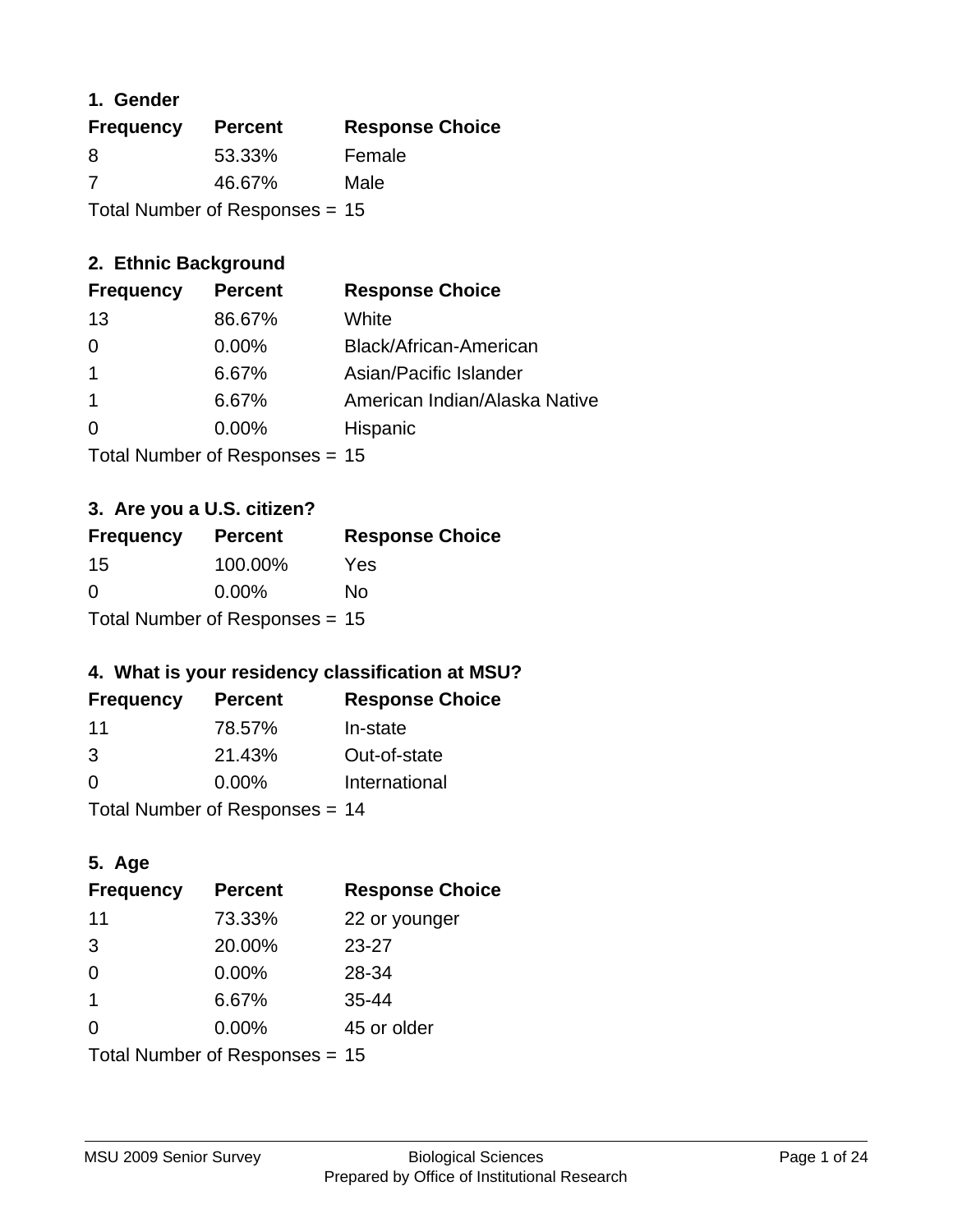**6. Has either of your parents received a bachelor's degree?**

| <b>Frequency</b>                 | <b>Percent</b> | <b>Response Choice</b> |
|----------------------------------|----------------|------------------------|
| 8                                | 53.33%         | Yes                    |
| -7                               | 46.67%         | Nο                     |
| Total Number of Responses = $15$ |                |                        |

### **7. Has either of your parents received a degree from Murray State?**

| <b>Frequency</b> | <b>Percent</b>               | <b>Response Choice</b> |
|------------------|------------------------------|------------------------|
| $\Omega$         | $0.00\%$                     | Yes                    |
| 15               | 100.00%                      | No                     |
|                  | $\tau$ . The state of $\sim$ |                        |

Total Number of Responses = 15

### **8. What was your original entry status to MSU?**

| <b>Frequency</b>                 | <b>Percent</b> | <b>Response Choice</b>                           |
|----------------------------------|----------------|--------------------------------------------------|
| 13                               | 86.67%         | Freshman                                         |
| 2                                | 13.33%         | Transfer from community college/technical school |
| $\Omega$                         | $0.00\%$       | Transfer from 4-yr institution                   |
| $Total Number of Doononoog = 4F$ |                |                                                  |

Total Number of Responses = 15

#### **9. If transfer student, how many credits were transferred?**

| <b>Frequency</b>            | <b>Percent</b> | <b>Response Choice</b> |
|-----------------------------|----------------|------------------------|
| -0                          | $0.00\%$       | 12 or fewer            |
| 0                           | $0.00\%$       | $13 - 30$              |
| 0                           | 0.00%          | $31 - 60$              |
| $\mathcal{P}$               | 100.00%        | Over <sub>60</sub>     |
| Total Number of Despanses 2 |                |                        |

Total Number of Responses = 2

## **10. If transfer student, approximately what percent of your University Studies (general education) classes did you take at Murray State?**

| <b>Frequency</b>                | <b>Percent</b> | <b>Response Choice</b> |
|---------------------------------|----------------|------------------------|
| 2                               | 100.00%        | Under 25%              |
| $\Omega$                        | $0.00\%$       | 25-49%                 |
| $\Omega$                        | $0.00\%$       | 50-74%                 |
| $\Omega$                        | $0.00\%$       | 75-100%                |
| Total Number of Responses $= 2$ |                |                        |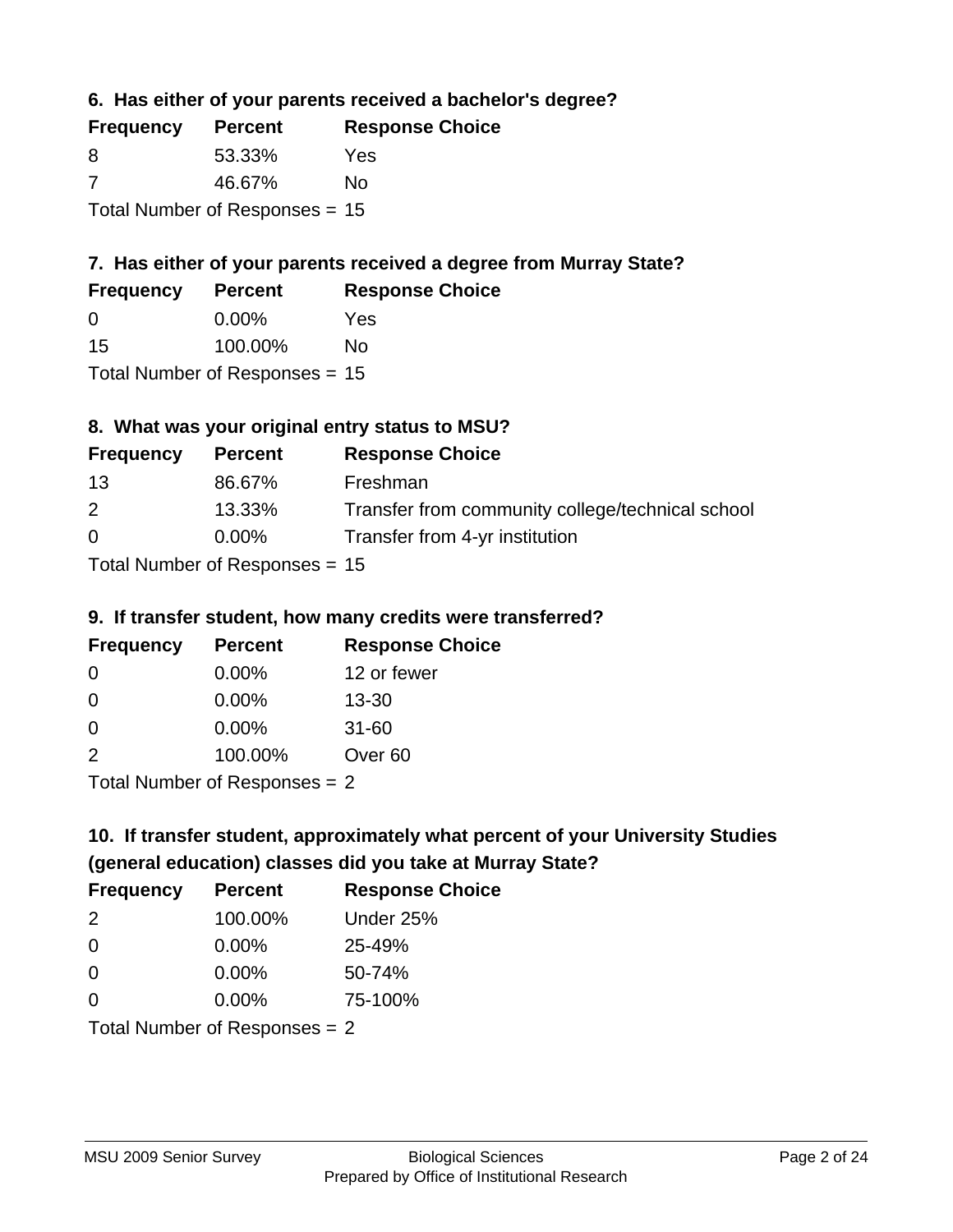#### **11. What has been your attendance status at MSU?**

| <b>Frequency</b>               | <b>Percent</b> | <b>Response Choice</b>     |
|--------------------------------|----------------|----------------------------|
| 15                             | 100.00%        | <b>Primarily full-time</b> |
| 0                              | $0.00\%$       | <b>Primarily part-time</b> |
| Total Number of Responses = 15 |                |                            |

### **12. In which Residential College are you a member?**

| <b>Frequency</b> | <b>Percent</b> | <b>Response Choice</b>            |
|------------------|----------------|-----------------------------------|
| 1                | 6.67%          | Do not know                       |
| 0                | 0.00%          | <b>Clark College</b>              |
| $\mathcal{P}$    | 13.33%         | <b>Elizabeth College</b>          |
| $\mathcal{P}$    | 13.33%         | <b>Franklin-Springer Colleges</b> |
| 2                | 13.33%         | <b>Hart College</b>               |
| 1                | 6.67%          | <b>Hester College</b>             |
| 3                | 20.00%         | <b>Regents College</b>            |
|                  | 6.67%          | <b>Richmond College</b>           |
|                  | 20.00%         | <b>White College</b>              |
|                  |                |                                   |

Total Number of Responses = 15

### **13. Have you ever received any type of Financial Aid while at MSU? (Scholarships, grants, work-study, etc.)**

| <b>Frequency</b> | <b>Percent</b>             | <b>Response Choice</b> |
|------------------|----------------------------|------------------------|
| 14               | 93.33%                     | Yes                    |
| -1               | 6.67%                      | No                     |
|                  | Tatal Number of Desperance |                        |

Total Number of Responses = 15

### **14. What degree are you seeking at this time?**

| <b>Frequency</b> | <b>Percent</b>                   | <b>Response Choice</b> |
|------------------|----------------------------------|------------------------|
| 0                | $0.00\%$                         | Associate              |
| 15               | 100.00%                          | <b>Baccalaureate</b>   |
|                  | Total Number of Responses = $15$ |                        |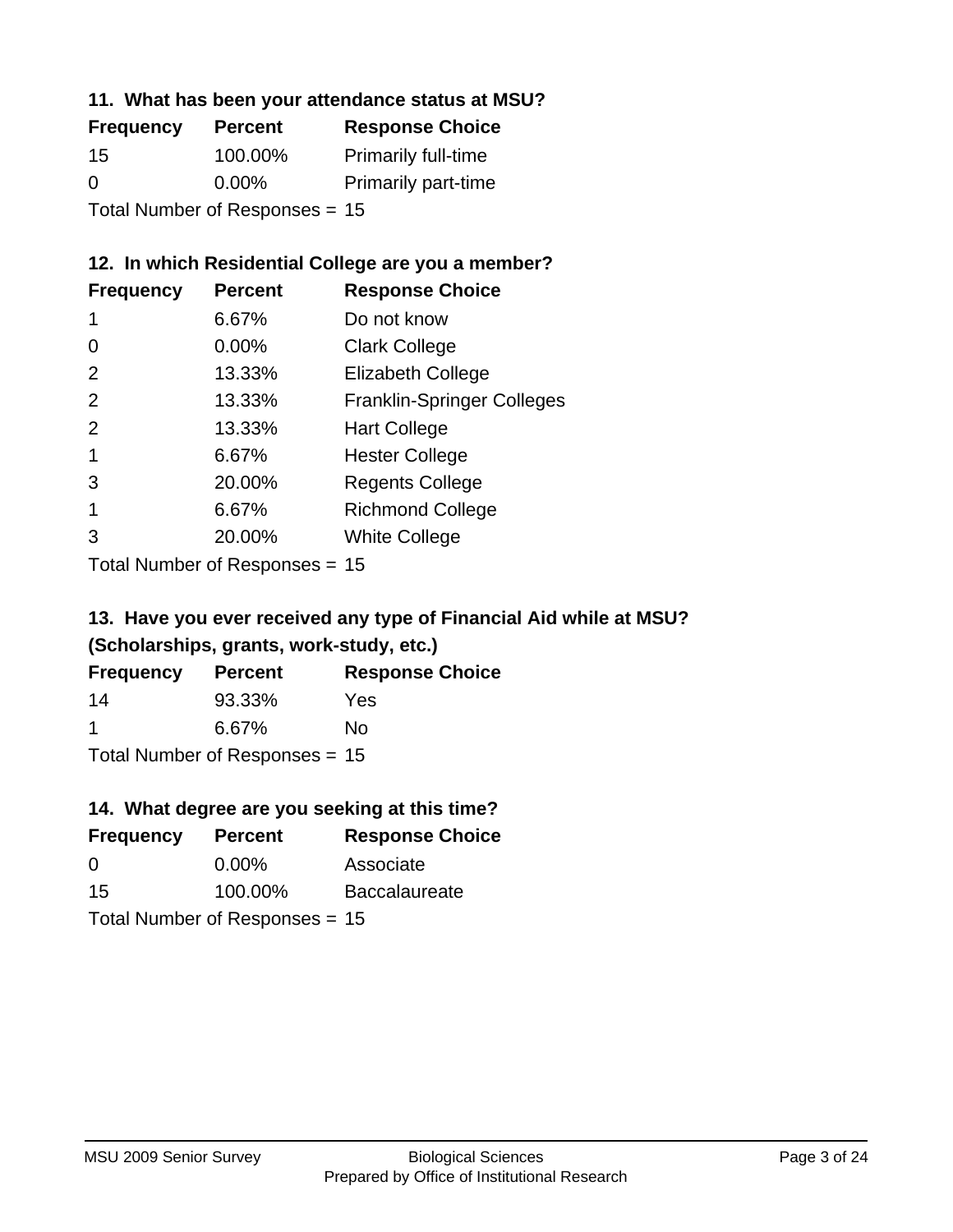**15. How many years will it take you to complete your degree from the point of your initial enrollment in college (including any time at a previous institution)?**

| <b>Frequency</b> | <b>Percent</b> | <b>Response Choice</b> |
|------------------|----------------|------------------------|
| $\Omega$         | 0.00%          | Two                    |
| $\Omega$         | 0.00%          | <b>Three</b>           |
| 11               | 73.33%         | Four                   |
| 3                | 20.00%         | Five                   |
| 0                | 0.00%          | <b>Six</b>             |
|                  | 6.67%          | More than six          |
|                  |                |                        |

Total Number of Responses = 15

#### **16. In what range does your grade point average fall?**

| <b>Frequency</b> | <b>Percent</b>               | <b>Response Choice</b> |
|------------------|------------------------------|------------------------|
|                  | 6.67%                        | $2.00 - 2.50$          |
| 0                | 0.00%                        | $2.51 - 3.00$          |
| -8               | 53.33%                       | $3.01 - 3.50$          |
| 6                | 40.00%                       | $3.51 - 4.00$          |
|                  | $\tau$ . The state of $\sim$ |                        |

Total Number of Responses = 15

### **They are used to sort the data, and do not appear in this table Questions 17 and 18 relate to department and program information.**

#### **19. For what purpose did you enroll at MSU?**

| <b>Frequency</b>               | <b>Percent</b> | <b>Response Choice</b>                    |
|--------------------------------|----------------|-------------------------------------------|
| 0                              | $0.00\%$       | To receive an associate degree            |
| 15                             | 100.00%        | To receive a baccalaureate degree         |
| 0                              | $0.00\%$       | To take a few job related courses         |
| $\Omega$                       | $0.00\%$       | To transfer to another college/university |
| Total Number of Responses - 15 |                |                                           |

Total Number of Responses = 15

# **20. What is the highest degree you eventually hope to receive?**

| <b>Frequency</b>          | <b>Percent</b> | <b>Response Choice</b> |
|---------------------------|----------------|------------------------|
| 0                         | $0.00\%$       | Associate              |
| 3                         | 20.00%         | <b>Baccalaureate</b>   |
| 3                         | 20.00%         | Graduate               |
| 9                         | 60.00%         | Professional           |
| Total Number of Despanses |                |                        |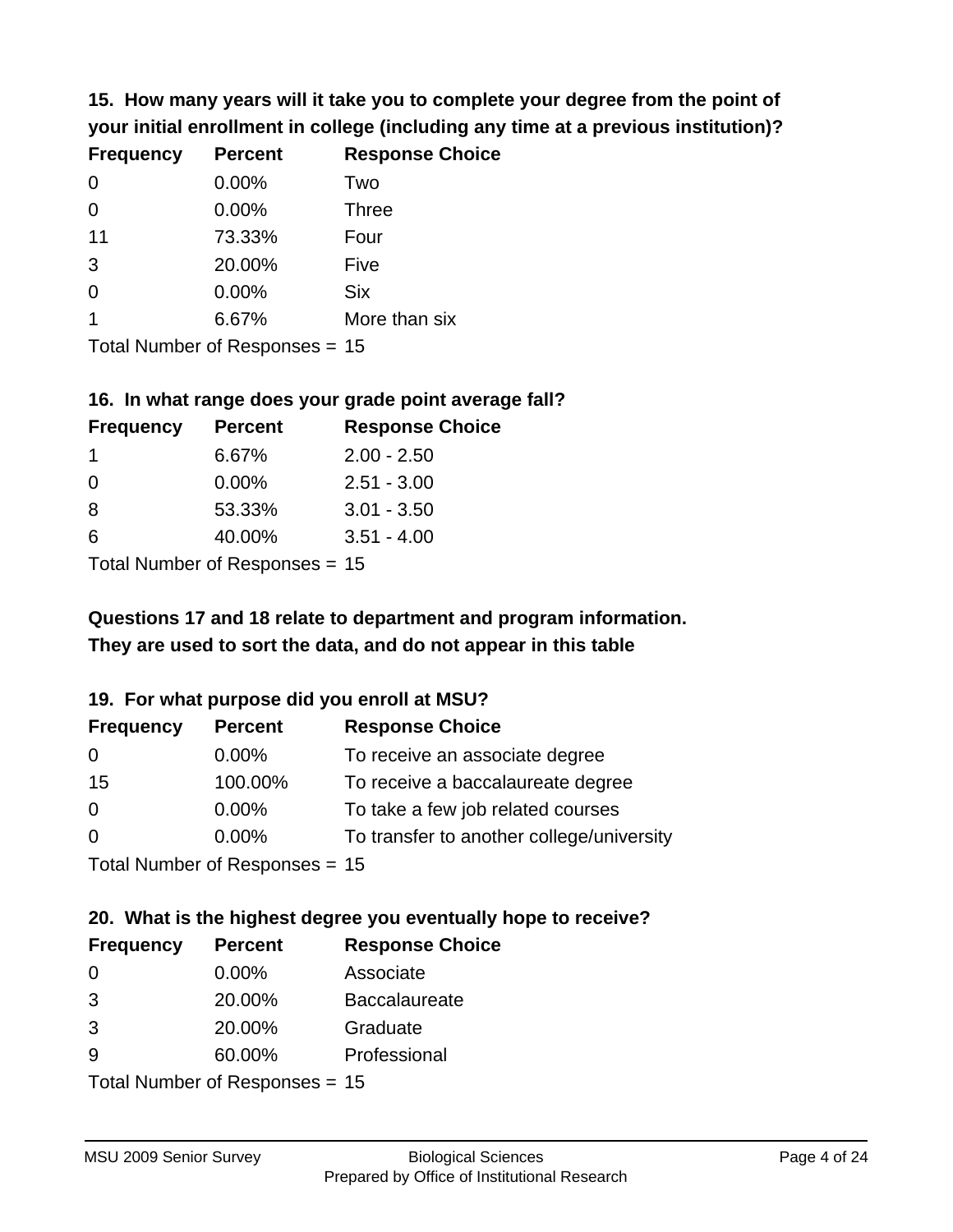#### **21. Which best describes your situation?**

| <b>Frequency</b> | <b>Percent</b> | <b>Response Choice</b>               |
|------------------|----------------|--------------------------------------|
| 12               | 80.00%         | Did not change major/area            |
| $\Omega$         | $0.00\%$       | Did not initially declare major/area |
| 3                | 20.00%         | Changed major/area                   |
|                  |                |                                      |

Total Number of Responses = 15

### **22. While school was in session during the past year, how many hours per week, on average, did you work for pay?**

| <b>Frequency</b> | <b>Percent</b> | <b>Response Choice</b> |
|------------------|----------------|------------------------|
| 3                | 20.00%         | Did not work           |
| 8                | 53.33%         | Worked 1-10 hrs        |
| 3                | 20.00%         | Worked 11-20 hrs       |
| $\overline{1}$   | 6.67%          | Worked 21-30 hrs       |
| $\Omega$         | 0.00%          | Worked 31-40 hrs       |
| 0                | 0.00%          | Worked over 40 hrs     |
|                  |                |                        |

Total Number of Responses = 15

#### **23. For the most part, were classes offered at times convenient to you?**

| <b>Frequency</b> | <b>Percent</b>                 | <b>Response Choice</b> |
|------------------|--------------------------------|------------------------|
| 12               | 80.00%                         | <b>Yes</b>             |
| 3                | 20.00%                         | No.                    |
|                  | Total Number of Responses = 15 |                        |

#### **24. If no, what time would you have preferred?**

| <b>Frequency</b>                | <b>Percent</b> | <b>Response Choice</b> |
|---------------------------------|----------------|------------------------|
| -1                              | 33.33%         | Late afternoon         |
| $\Omega$                        | $0.00\%$       | Evening                |
| $\Omega$                        | 0.00%          | Weekend                |
| 2                               | 66.67%         | During the day         |
| Total Number of Responses = $3$ |                |                        |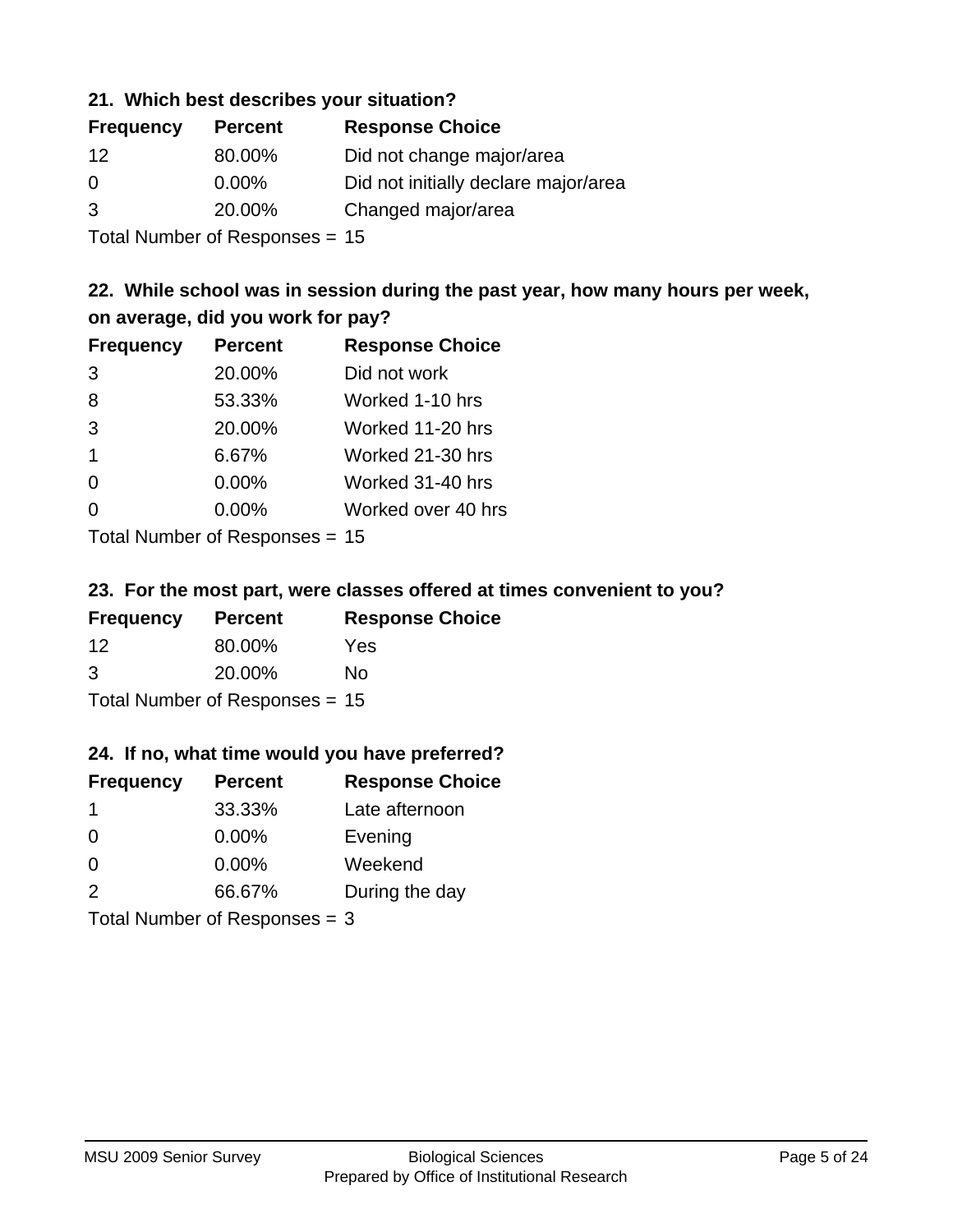# **25. Which best describes the location where you completed the majority of your**

| coursework? |
|-------------|
|-------------|

| <b>Frequency</b> | <b>Percent</b>                   | <b>Response Choice</b> |
|------------------|----------------------------------|------------------------|
| 15               | 100.00%                          | Murray                 |
| 0                | 0.00%                            | Paducah                |
| 0                | 0.00%                            | Ft. Campbell           |
| $\overline{0}$   | 0.00%                            | Madisonville           |
| 0                | 0.00%                            | Hopkinsville           |
| 0                | $0.00\%$                         | Henderson              |
| 0                | 0.00%                            | On the Internet        |
| 0                | $0.00\%$                         | Other                  |
|                  | Total Number of Responses $= 15$ |                        |

### **26. Did you take any online courses while at Murray State?**

| <b>Frequency</b> | <b>Percent</b>                 | <b>Response</b> |
|------------------|--------------------------------|-----------------|
| $\mathcal{P}$    | 13.33%                         | Yes             |
| 13               | 86.67%                         | No.             |
|                  | Total Number of Responses = 15 |                 |

### **27. Did it take you an extra semester or more to complete degree requirements at Murray State?**

**Choice** 

| <b>Frequency</b> | <b>Percent</b>                   | <b>Response Choice</b> |
|------------------|----------------------------------|------------------------|
| 6                | 40.00%                           | Yes                    |
| <u>g</u>         | 60.00%                           | No                     |
|                  | Total Number of Responses = $15$ |                        |

#### **28. If yes, why did it take you an extra semester or more?**

| <b>Frequency</b>                | <b>Percent</b> | <b>Response Choice</b>                                       |  |  |
|---------------------------------|----------------|--------------------------------------------------------------|--|--|
| $\overline{0}$                  | $0.00\%$       | Work obligation limited my enrollment.                       |  |  |
| $\overline{0}$                  | $0.00\%$       | Family obligations limited my enrollment.                    |  |  |
| $\mathbf 0$                     | $0.00\%$       | Tuition and other costs of attendance limited my enrollment. |  |  |
| $\mathbf{1}$                    | 16.67%         | A decision to change majors added to my requirements.        |  |  |
| 2                               | 33.33%         | A required course or courses were not offered.               |  |  |
| $\overline{0}$                  | $0.00\%$       | Credits were lost transferring to Murray State.              |  |  |
| 3                               | 50.00%         | Other                                                        |  |  |
| Total Number of Responses = $6$ |                |                                                              |  |  |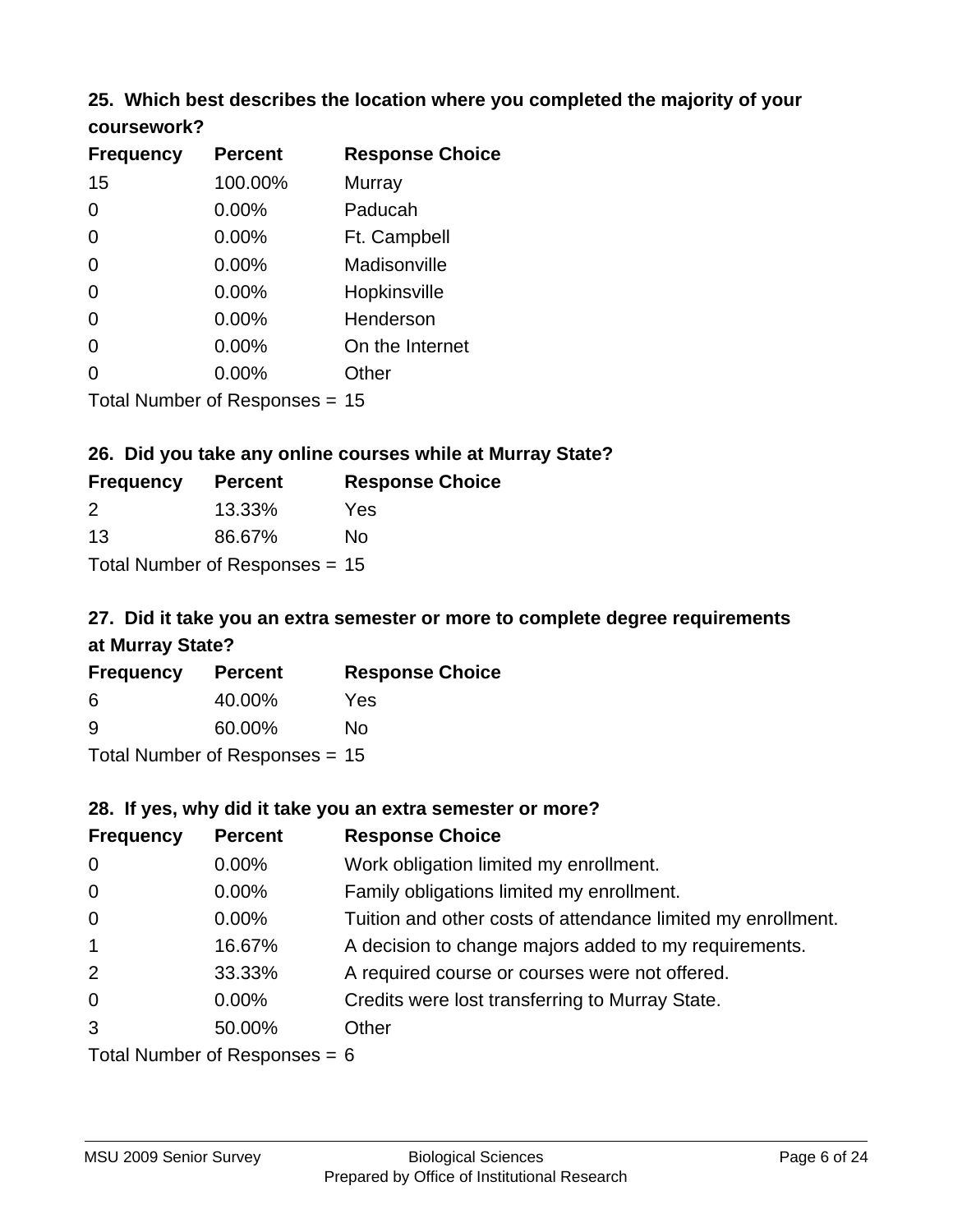### **29. Did you have trouble getting any course(s) you needed while at Murray State?**

| <b>Frequency</b> | <b>Percent</b>                   | <b>Response Choice</b> |
|------------------|----------------------------------|------------------------|
| -9               | 60.00%                           | Yes                    |
| -6               | 40.00%                           | Nο                     |
|                  | Total Number of Responses = $15$ |                        |

### **30. If yes, why did you have trouble getting the course?**

| <b>Frequency</b> | <b>Percent</b> | <b>Response Choice</b>                                |
|------------------|----------------|-------------------------------------------------------|
| $\overline{4}$   | 44.44%         | Not offered the semester I needed it.                 |
| $\overline{0}$   | $0.00\%$       | Not offered at hours convenient to my work schedule.  |
| $\overline{1}$   | 11.11%         | Not offered at hours suitable for my school schedule. |
| $\overline{4}$   | 44.44%         | All course sections were closed.                      |
| $\overline{0}$   | $0.00\%$       | I was unaware of the prerequisites for the course.    |
|                  |                |                                                       |

Total Number of Responses = 9

### **31. Which statement best describes your experience with off-campus coop/internship?**

| <b>Frequency</b>  | <b>Percent</b>                                                                     | <b>Response Choice</b>             |
|-------------------|------------------------------------------------------------------------------------|------------------------------------|
| $12 \overline{ }$ | 80.00%                                                                             | Cannot judge, I did not have one.  |
| 2                 | 13.33%                                                                             | My experience was very valuable.   |
| $\overline{1}$    | 6.67%                                                                              | My experience was valuable.        |
| $\Omega$          | $0.00\%$                                                                           | My experience was of little value. |
| $\Omega$          | $0.00\%$                                                                           | My experience was of no value.     |
|                   | $T$ at all $\lambda$ becomes the set $\mathbf{D}$ are a second set of $\mathbf{D}$ |                                    |

Total Number of Responses = 15

# **32. Which statement best describes your experience with on-campus faculty-directed research, scholarly, or creative project?**

| <b>Frequency</b> | <b>Percent</b>             | <b>Response Choice</b>             |
|------------------|----------------------------|------------------------------------|
| 9                | 60.00%                     | Cannot judge; I did not have one.  |
| 2                | 13.33%                     | My experience was very valuable.   |
| $\overline{4}$   | 26.67%                     | My experience was valuable.        |
| $\overline{0}$   | $0.00\%$                   | My experience was of little value. |
| $\Omega$         | 0.00%                      | My experience was of no value.     |
|                  | Tatal Number of Desperance |                                    |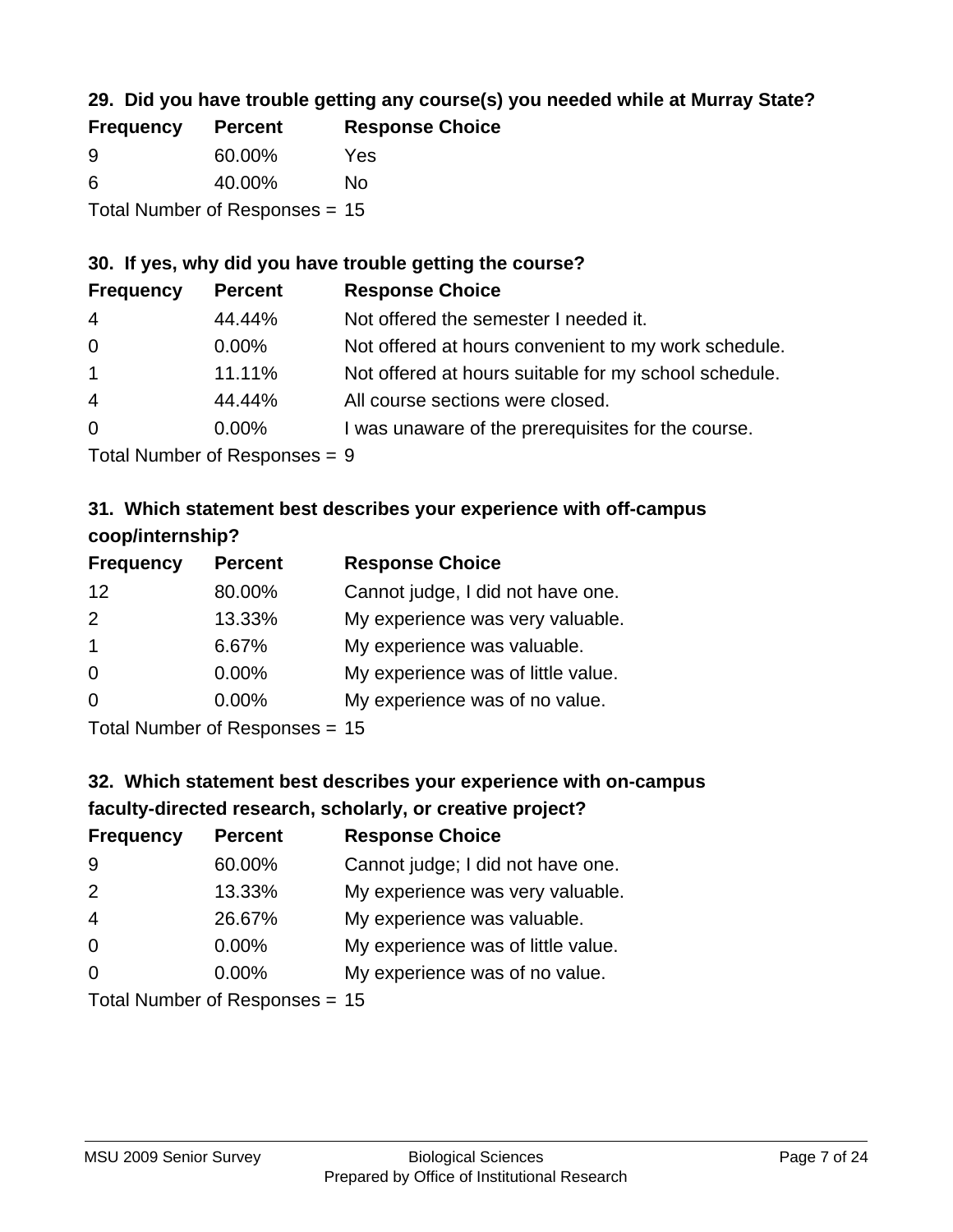#### **33. Which statement best describes your experience with academic advising in your major/area?**

| 111, 122, 111, 112, 121, 121, 131 |                |                                                       |
|-----------------------------------|----------------|-------------------------------------------------------|
| <b>Frequency</b>                  | <b>Percent</b> | <b>Response Choice</b>                                |
| 2                                 | 13.33%         | Cannot judge; I did not make use of the opportunity.  |
| 11                                | 73.33%         | I was satisfied with information my adviser provided. |
| 2                                 | 13.33%         | Advice was inaccurate, incomplete, or misleading.     |
| $\overline{0}$                    | $0.00\%$       | My adviser was not available.                         |
|                                   |                |                                                       |

Total Number of Responses = 15

### **For questions 34-48, indicate the extent to which you were satisfied.**

| 34. Class size relative to type of course |  |  |  |  |  |  |  |  |
|-------------------------------------------|--|--|--|--|--|--|--|--|
|-------------------------------------------|--|--|--|--|--|--|--|--|

| <b>Frequency</b> | <b>Percent</b>                   | <b>Response Choice</b> |
|------------------|----------------------------------|------------------------|
| 12               | 80.00%                           | Very satisfied         |
| 3                | 20.00%                           | Satisfied              |
| $\Omega$         | $0.00\%$                         | <b>Dissatisfied</b>    |
| $\Omega$         | 0.00%                            | Very dissatisfied      |
|                  | Total Number of Responses $= 15$ |                        |

Total Number of Responses = 15

#### **35. Out-of-class availability of faculty**

| <b>Frequency</b> | <b>Percent</b>                   | <b>Response Choice</b> |
|------------------|----------------------------------|------------------------|
| 5                | 33.33%                           | Very satisfied         |
| 10               | 66.67%                           | Satisfied              |
| $\Omega$         | $0.00\%$                         | <b>Dissatisfied</b>    |
| $\Omega$         | $0.00\%$                         | Very dissatisfied      |
|                  | $Total Number of Doepopose = 45$ |                        |

Total Number of Responses = 15

### **36. Effectiveness of your high school preparation for college work**

| <b>Frequency</b>               | <b>Percent</b> | <b>Response Choice</b> |  |  |
|--------------------------------|----------------|------------------------|--|--|
| 5                              | 33.33%         | Very satisfied         |  |  |
| 5                              | 33.33%         | Satisfied              |  |  |
| $\overline{4}$                 | 26.67%         | <b>Dissatisfied</b>    |  |  |
| $\overline{\mathbf{1}}$        | 6.67%          | Very dissatisfied      |  |  |
| Total Number of Responses = 15 |                |                        |  |  |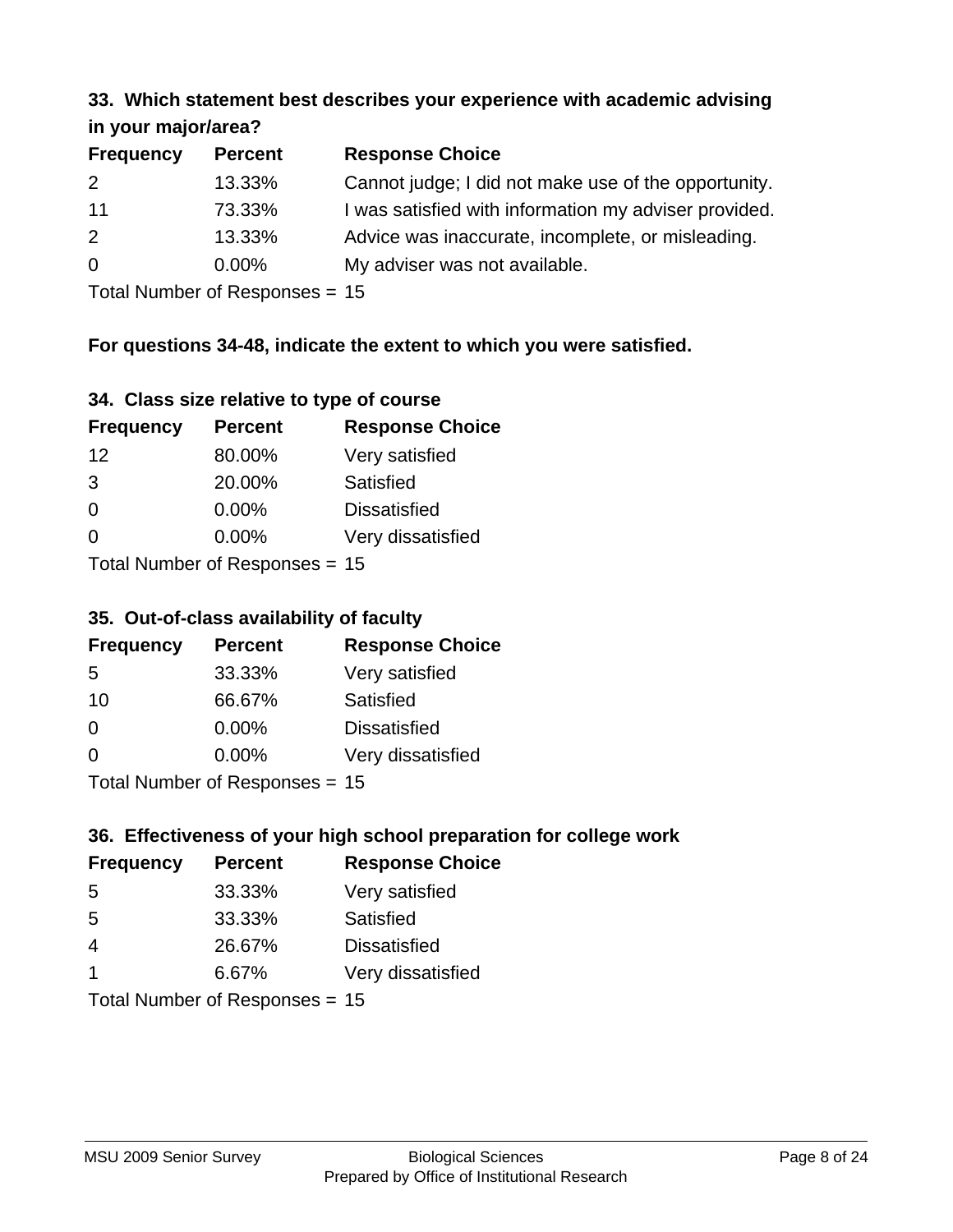### **37. Fairness of faculty in their treatment of individual students**

| <b>Frequency</b> | <b>Percent</b> | <b>Response Choice</b> |
|------------------|----------------|------------------------|
| 5                | 33.33%         | Very satisfied         |
| 8                | 53.33%         | Satisfied              |
| $\mathcal{P}$    | 13.33%         | <b>Dissatisfied</b>    |
| $\Omega$         | 0.00%          | Very dissatisfied      |
|                  |                |                        |

Total Number of Responses = 15

#### **38. Overall quality of instruction at Murray State**

| <b>Frequency</b> | <b>Percent</b> | <b>Response Choice</b> |
|------------------|----------------|------------------------|
| .5               | 33.33%         | Very satisfied         |
| 10               | 66.67%         | Satisfied              |
| $\Omega$         | 0.00%          | <b>Dissatisfied</b>    |
| $\Omega$         | 0.00%          | Very dissatisfied      |
|                  |                |                        |

Total Number of Responses = 15

### **39. Quality of instruction in University Studies (General Education) courses**

| <b>Frequency</b> | <b>Percent</b>                  | <b>Response Choice</b> |
|------------------|---------------------------------|------------------------|
| 3                | 20.00%                          | Very satisfied         |
| 10               | 66.67%                          | Satisfied              |
| $\mathcal{P}$    | 13.33%                          | <b>Dissatisfied</b>    |
| $\Omega$         | 0.00%                           | Very dissatisfied      |
|                  | $Total Number of Doonono0 = 4F$ |                        |

Total Number of Responses = 15

#### **40. Quality of instruction in your major**

| <b>Frequency</b> | <b>Percent</b>             | <b>Response Choice</b> |
|------------------|----------------------------|------------------------|
| .5               | 33.33%                     | Very satisfied         |
| 9                | 60.00%                     | Satisfied              |
| $\mathbf 1$      | 6.67%                      | <b>Dissatisfied</b>    |
| $\Omega$         | 0.00%                      | Very dissatisfied      |
|                  | Tatal Number of Desperance |                        |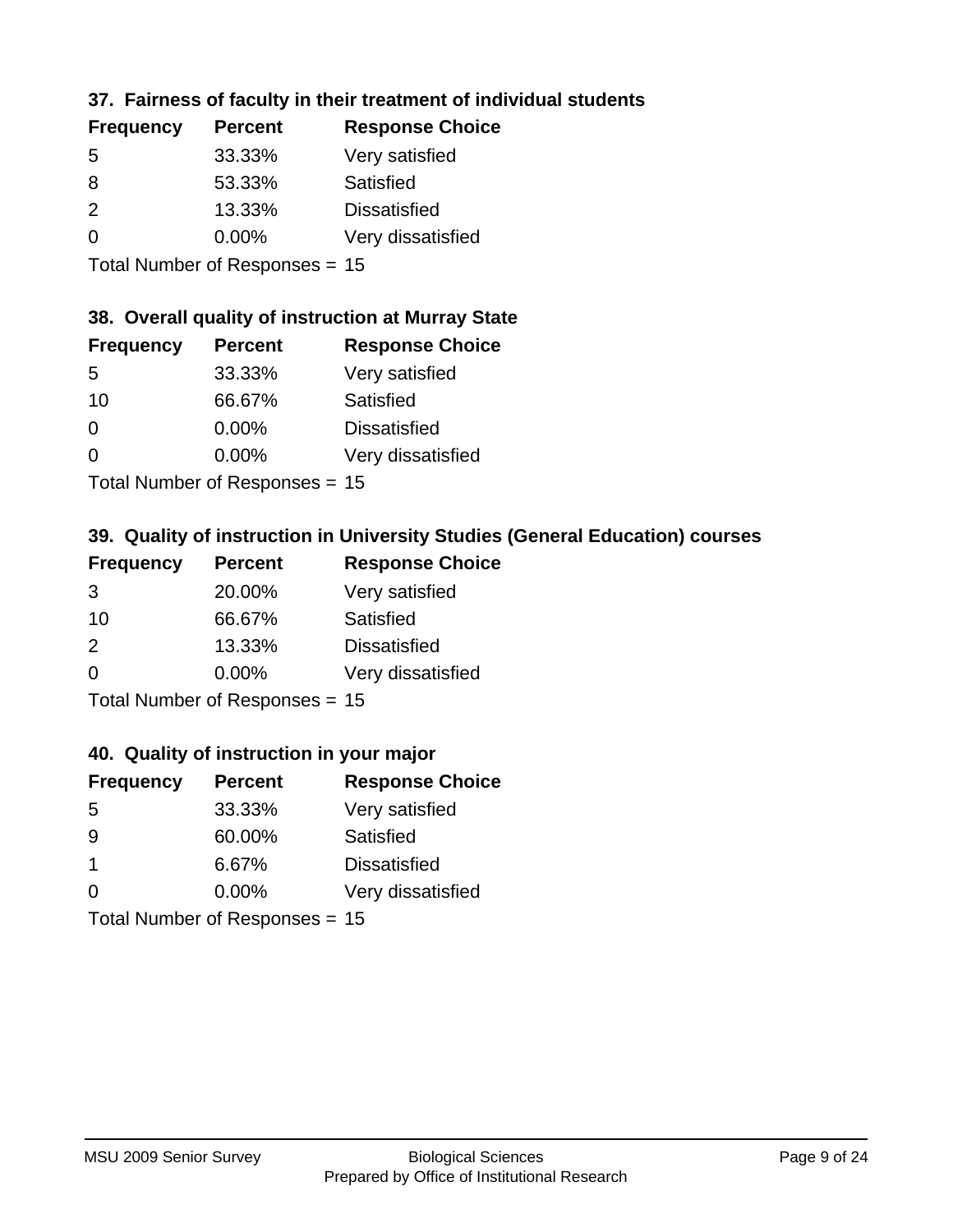### **41. Clarity of program objectives in your major**

| <b>Frequency</b> | <b>Percent</b> | <b>Response Choice</b> |
|------------------|----------------|------------------------|
| .5               | 33.33%         | Very satisfied         |
| 10               | 66.67%         | Satisfied              |
| $\Omega$         | 0.00%          | <b>Dissatisfied</b>    |
| $\Omega$         | 0.00%          | Very dissatisfied      |
|                  |                |                        |

Total Number of Responses = 15

#### **42. Intellectual challenge of the academic program**

| <b>Frequency</b> | <b>Percent</b> | <b>Response Choice</b> |
|------------------|----------------|------------------------|
| .5               | 33.33%         | Very satisfied         |
| 10               | 66.67%         | Satisfied              |
| $\Omega$         | $0.00\%$       | <b>Dissatisfied</b>    |
| ∩                | 0.00%          | Very dissatisfied      |
|                  |                |                        |

Total Number of Responses = 15

### **43. Encouragement and information from your major department for employment after graduation**

| <b>Frequency</b> | <b>Percent</b>             | <b>Response Choice</b> |
|------------------|----------------------------|------------------------|
| 2                | 13.33%                     | Very satisfied         |
| 7                | 46.67%                     | Satisfied              |
| 6                | 40.00%                     | <b>Dissatisfied</b>    |
| 0                | $0.00\%$                   | Very dissatisfied      |
|                  | Tatal Number of Desperance |                        |

Total Number of Responses = 15

### **44. Availability of opportunities to engage in a faculty-mentored research,**

### **scholarly, or creative project in your area of study/interest**

| <b>Frequency</b> | <b>Percent</b> | <b>Response Choice</b> |
|------------------|----------------|------------------------|
| .5               | 33.33%         | Very satisfied         |
| 7                | 46.67%         | Satisfied              |
| $\mathcal{P}$    | 13.33%         | <b>Dissatisfied</b>    |
|                  | 6.67%          | Very dissatisfied      |
|                  |                |                        |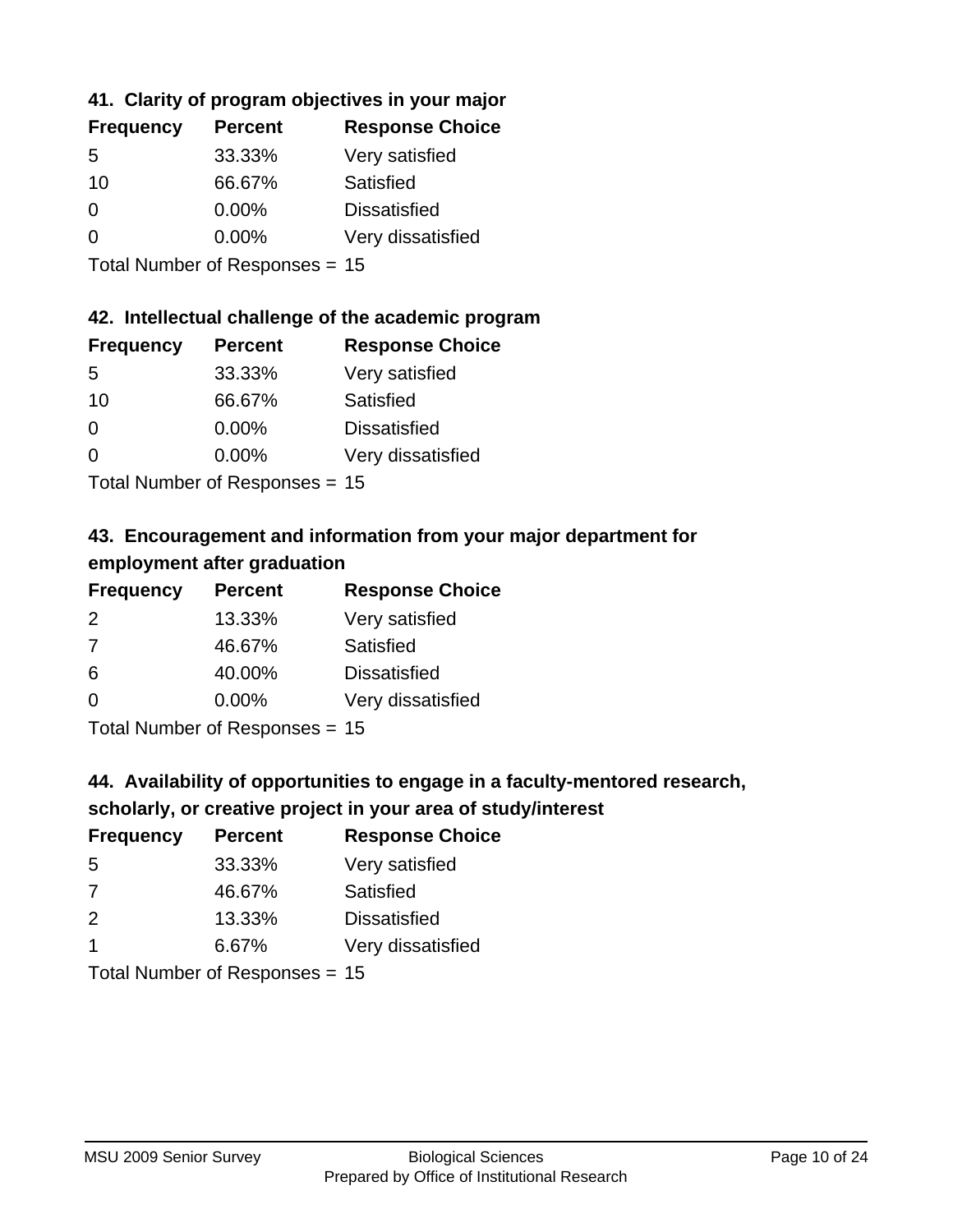#### **45. Library hours**

| <b>Frequency</b> | <b>Percent</b> | <b>Response Choice</b> |
|------------------|----------------|------------------------|
| 4                | 26.67%         | Very satisfied         |
| 8                | 53.33%         | Satisfied              |
| $\mathbf 1$      | 6.67%          | <b>Dissatisfied</b>    |
| 2                | 13.33%         | Very dissatisfied      |
|                  |                |                        |

Total Number of Responses = 15

### **46. Effectiveness of library personnel in meeting your information needs**

| <b>Frequency</b> | <b>Percent</b> | <b>Response Choice</b> |
|------------------|----------------|------------------------|
| $\mathcal{P}$    | 13.33%         | Very satisfied         |
| 11               | 73.33%         | Satisfied              |
| $\mathcal{P}$    | 13.33%         | <b>Dissatisfied</b>    |
| $\Omega$         | 0.00%          | Very dissatisfied      |
|                  |                |                        |

Total Number of Responses = 15

#### **47. Access to library resources on hand**

| <b>Frequency</b> | <b>Percent</b>            | <b>Response Choice</b> |
|------------------|---------------------------|------------------------|
| 3                | 20.00%                    | Very satisfied         |
| 10               | 66.67%                    | Satisfied              |
| 1                | 6.67%                     | <b>Dissatisfied</b>    |
|                  | 6.67%                     | Very dissatisfied      |
|                  | Total Number of Desponses |                        |

Total Number of Responses = 15

#### **48. Electronic access to library resources**

| <b>Frequency</b> | <b>Percent</b>                 | <b>Response Choice</b> |
|------------------|--------------------------------|------------------------|
| 3                | 20.00%                         | Very satisfied         |
| 7                | 46.67%                         | Satisfied              |
| 3                | 20.00%                         | <b>Dissatisfied</b>    |
| $\mathcal{P}$    | 13.33%                         | Very dissatisfied      |
|                  | Total Number of Responses = 15 |                        |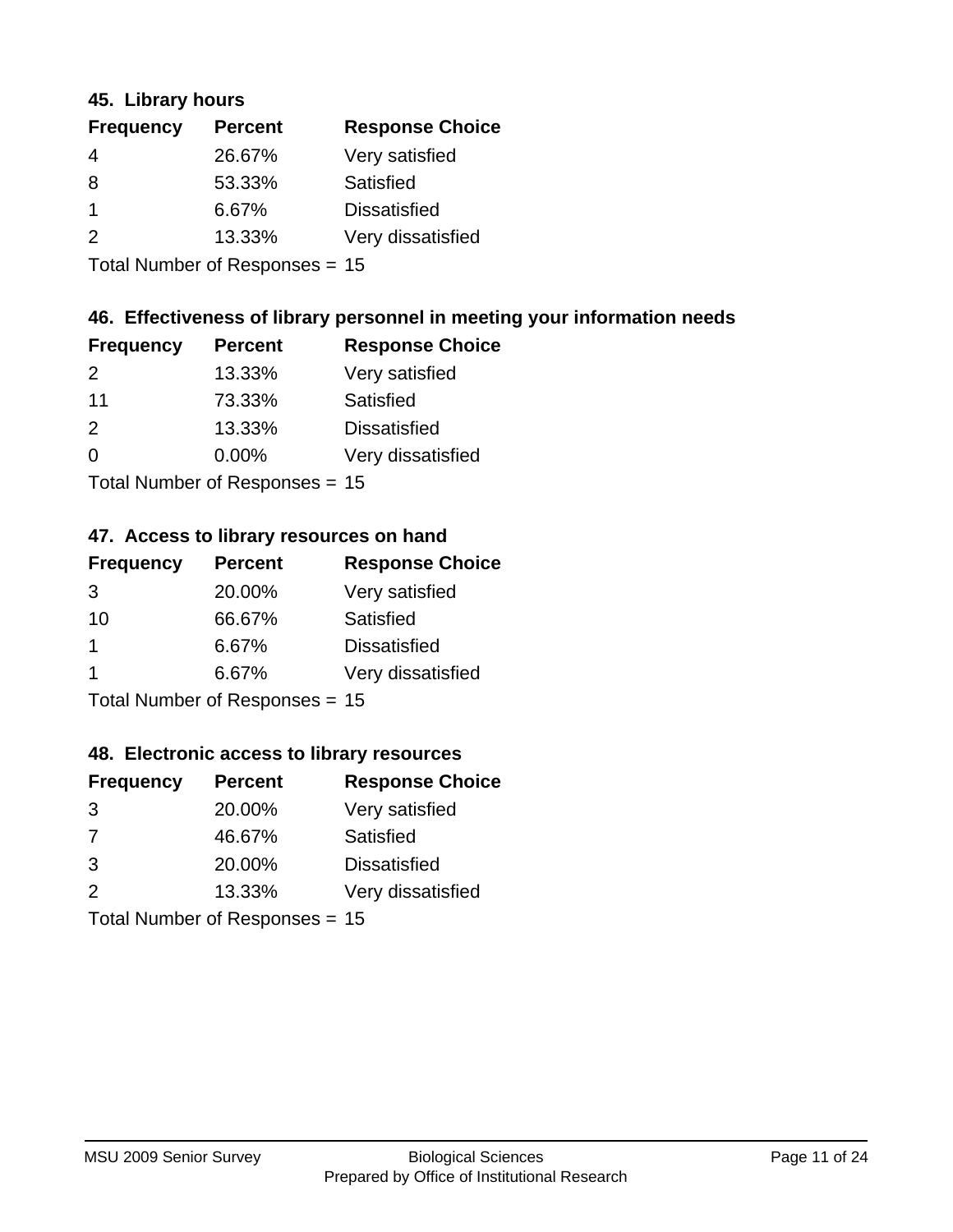**was in helping you achieve these goals. For questions 49-55, please indicate how effective University Studies at MSU** 

#### **49. Writing Skills**

| <b>Frequency</b> | <b>Percent</b>                 | <b>Response Choice</b> |
|------------------|--------------------------------|------------------------|
| 1                | 6.67%                          | Very effective         |
| 10               | 66.67%                         | Effective              |
| 4                | 26.67%                         | Ineffective            |
| $\Omega$         | $0.00\%$                       | Very ineffective       |
|                  | Total Number of Responses = 15 |                        |

#### **50. Speaking Skills**

| <b>Frequency</b> | <b>Percent</b>                 | <b>Response Choice</b> |
|------------------|--------------------------------|------------------------|
| -1               | 6.67%                          | Very effective         |
| 8                | 53.33%                         | Effective              |
| 6                | 40.00%                         | Ineffective            |
| $\Omega$         | 0.00%                          | Very ineffective       |
|                  | Total Number of Recnonces - 15 |                        |

Total Number of Responses = 15

#### **51. Critical Thinking Skills**

| <b>Frequency</b> | <b>Percent</b>            | <b>Response Choice</b> |
|------------------|---------------------------|------------------------|
| 3                | 20.00%                    | Very effective         |
| 11               | 73.33%                    | Effective              |
| -1               | 6.67%                     | Ineffective            |
| $\Omega$         | 0.00%                     | Very ineffective       |
|                  | Total Number of DoEROR 0. |                        |

Total Number of Responses = 15

### **52. Computer Technology**

| <b>Frequency</b> | <b>Percent</b>                 | <b>Response Choice</b> |
|------------------|--------------------------------|------------------------|
| 3                | 20.00%                         | Very effective         |
| 7                | 46.67%                         | Effective              |
| 5                | 33.33%                         | Ineffective            |
| $\Omega$         | $0.00\%$                       | Very ineffective       |
|                  | Total Number of Responses = 15 |                        |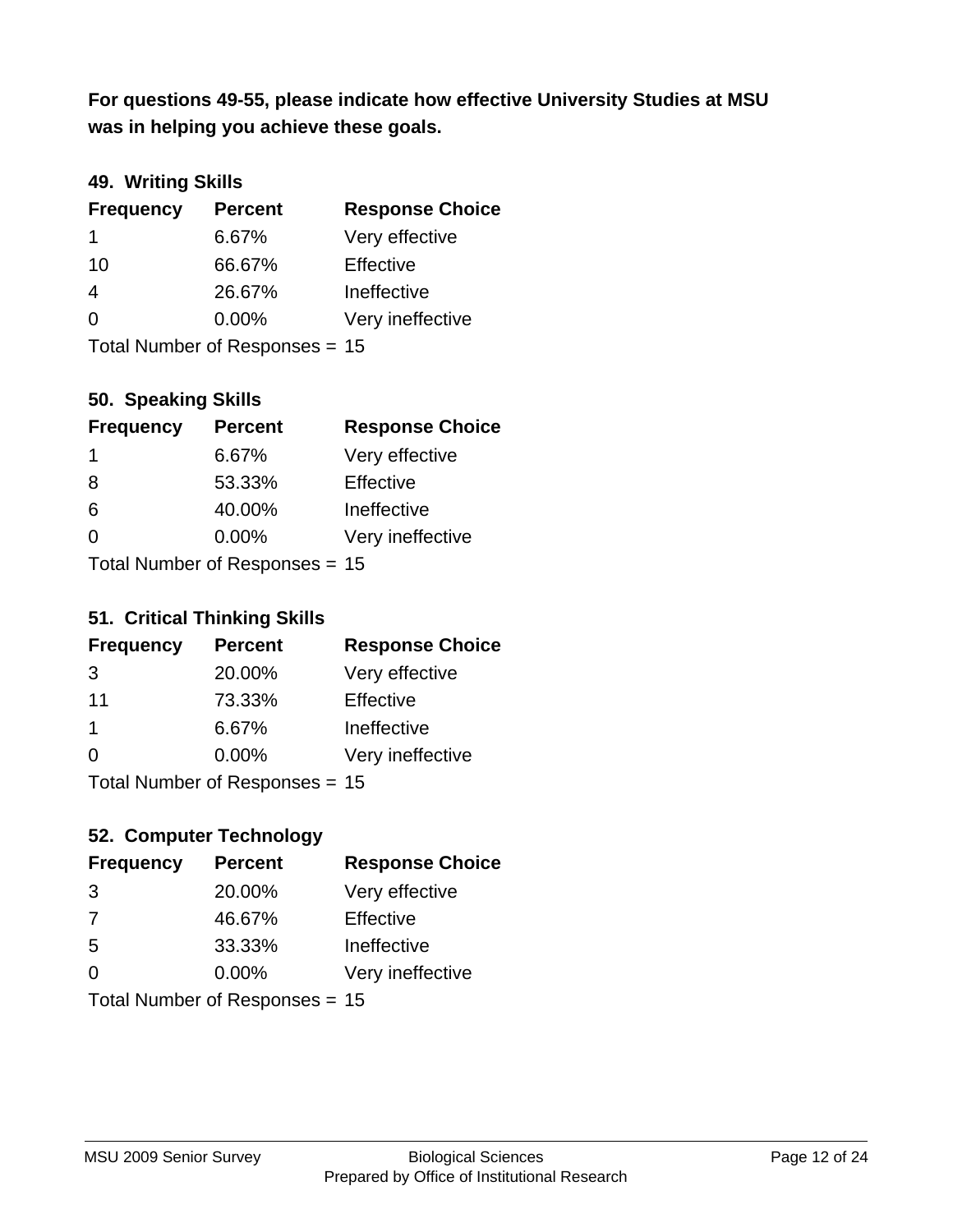### **53. General Knowledge in the liberal arts and sciences**

| <b>Frequency</b> | <b>Percent</b> | <b>Response Choice</b> |
|------------------|----------------|------------------------|
| 3                | 20.00%         | Very effective         |
| 12               | 80.00%         | Effective              |
| $\Omega$         | 0.00%          | Ineffective            |
| $\Omega$         | 0.00%          | Very ineffective       |
|                  |                |                        |

Total Number of Responses = 15

### **54. International Perspectives**

| <b>Frequency</b> | <b>Percent</b>             | <b>Response Choice</b> |
|------------------|----------------------------|------------------------|
| 0                | 0.00%                      | Very effective         |
| 11               | 73.33%                     | Effective              |
| 4                | 26.67%                     | Ineffective            |
| 0                | 0.00%                      | Very ineffective       |
|                  | Tatal Manakan af Dagmanage |                        |

Total Number of Responses = 15

### **55. Stimulation of interest in areas outside your chosen field of study**

| <b>Frequency</b> | <b>Percent</b>                 | <b>Response Choice</b> |
|------------------|--------------------------------|------------------------|
| $\mathcal{P}$    | 13.33%                         | Very effective         |
| 11               | 73.33%                         | Effective              |
| 2                | 13.33%                         | Ineffective            |
| $\Omega$         | $0.00\%$                       | Very ineffective       |
|                  | Total Number of Responses = 15 |                        |

### **For questions 56-83, please indicate how satisfactorily the following met your needs**

#### **56. African-American Student Services**

| <b>Frequency</b> | <b>Percent</b>                 | <b>Response Choice</b> |
|------------------|--------------------------------|------------------------|
| 14               | 93.33%                         | Did not use            |
| $\Omega$         | 0.00%                          | Very satisfied         |
| $\overline{1}$   | 6.67%                          | Satisfied              |
| $\Omega$         | $0.00\%$                       | <b>Dissatisfied</b>    |
| $\Omega$         | 0.00%                          | Very dissatisfied      |
|                  | Total Number of Responses = 15 |                        |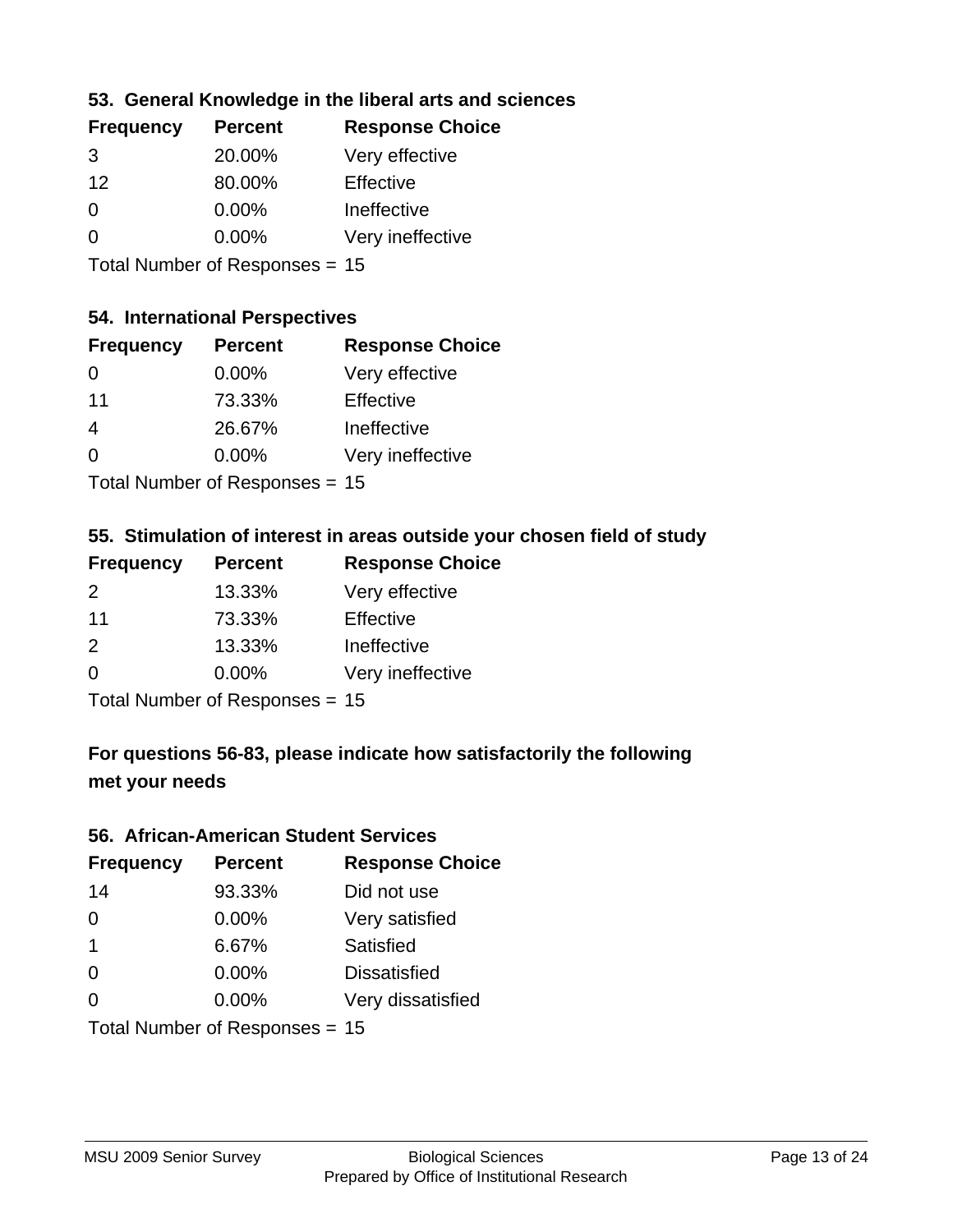#### **57. Career Services Office**

| <b>Frequency</b> | <b>Percent</b> | <b>Response Choice</b> |
|------------------|----------------|------------------------|
| 11               | 73.33%         | Did not use            |
| 0                | $0.00\%$       | Very satisfied         |
|                  | 26.67%         | Satisfied              |
| 0                | $0.00\%$       | <b>Dissatisfied</b>    |
|                  | $0.00\%$       | Very dissatisfied      |
|                  |                |                        |

Total Number of Responses = 15

### **58. Counseling and Testing Center**

| <b>Frequency</b> | <b>Percent</b>            | <b>Response Choice</b> |
|------------------|---------------------------|------------------------|
| 9                | 60.00%                    | Did not use            |
| 2                | 13.33%                    | Very satisfied         |
| 3                | 20.00%                    | Satisfied              |
| $\mathbf 1$      | 6.67%                     | <b>Dissatisfied</b>    |
| 0                | 0.00%                     | Very dissatisfied      |
|                  | Total Number of Desponses |                        |

Total Number of Responses = 15

#### **59. Cultural programming and activities**

| <b>Frequency</b> | <b>Percent</b>                 | <b>Response Choice</b> |
|------------------|--------------------------------|------------------------|
| 11               | 73.33%                         | Did not use            |
| $\Omega$         | $0.00\%$                       | Very satisfied         |
| $\overline{4}$   | 26.67%                         | Satisfied              |
| $\Omega$         | $0.00\%$                       | <b>Dissatisfied</b>    |
| $\Omega$         | $0.00\%$                       | Very dissatisfied      |
|                  | Total Number of Responses = 15 |                        |

#### **60. E-study courses**

| <b>Frequency</b> | <b>Percent</b>                 | <b>Response Choice</b> |
|------------------|--------------------------------|------------------------|
| 6                | 40.00%                         | Did not use            |
| 5                | 33.33%                         | Very satisfied         |
| $\overline{4}$   | 26.67%                         | Satisfied              |
| $\Omega$         | 0.00%                          | <b>Dissatisfied</b>    |
| $\Omega$         | $0.00\%$                       | Very dissatisfied      |
|                  | Total Number of Responses = 15 |                        |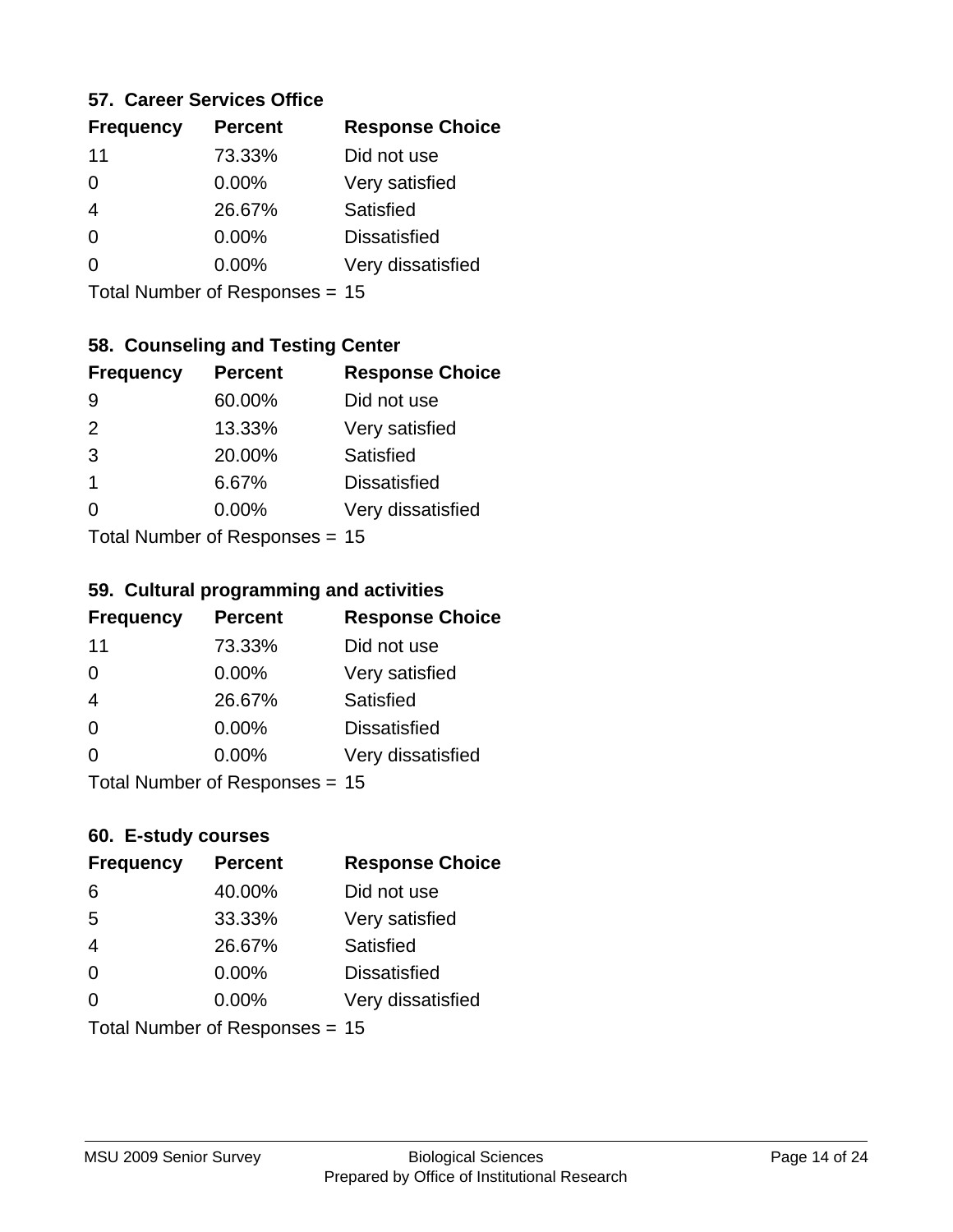#### **61. Food Services**

| <b>Response Choice</b> |
|------------------------|
|                        |
|                        |
|                        |
|                        |
| Very dissatisfied      |
|                        |

Total Number of Responses = 15

### **62. Greek life and activities**

| <b>Frequency</b>               | <b>Percent</b> | <b>Response Choice</b> |
|--------------------------------|----------------|------------------------|
| 11                             | 73.33%         | Did not use            |
| 2                              | 13.33%         | Very satisfied         |
| 2                              | 13.33%         | Satisfied              |
| $\Omega$                       | 0.00%          | <b>Dissatisfied</b>    |
| 0                              | $0.00\%$       | Very dissatisfied      |
| Total Number of Responses = 15 |                |                        |

**63. Health Services**

| <b>Frequency</b> | <b>Percent</b>             | <b>Response Choice</b> |
|------------------|----------------------------|------------------------|
| 7                | 46.67%                     | Did not use            |
| 2                | 13.33%                     | Very satisfied         |
| 3                | 20.00%                     | <b>Satisfied</b>       |
| 3                | 20.00%                     | <b>Dissatisfied</b>    |
| $\Omega$         | 0.00%                      | Very dissatisfied      |
|                  | Total Number of Deepersoon |                        |

Total Number of Responses = 15

### **64. Honor Societies/Departmental Clubs/Special Interest Organizations**

| <b>Frequency</b> | <b>Percent</b>                 | <b>Response Choice</b> |
|------------------|--------------------------------|------------------------|
| 3                | 20.00%                         | Did not use            |
| 6                | 40.00%                         | Very satisfied         |
| 6                | 40.00%                         | Satisfied              |
| $\Omega$         | $0.00\%$                       | <b>Dissatisfied</b>    |
| $\Omega$         | 0.00%                          | Very dissatisfied      |
|                  | Total Number of Responses = 15 |                        |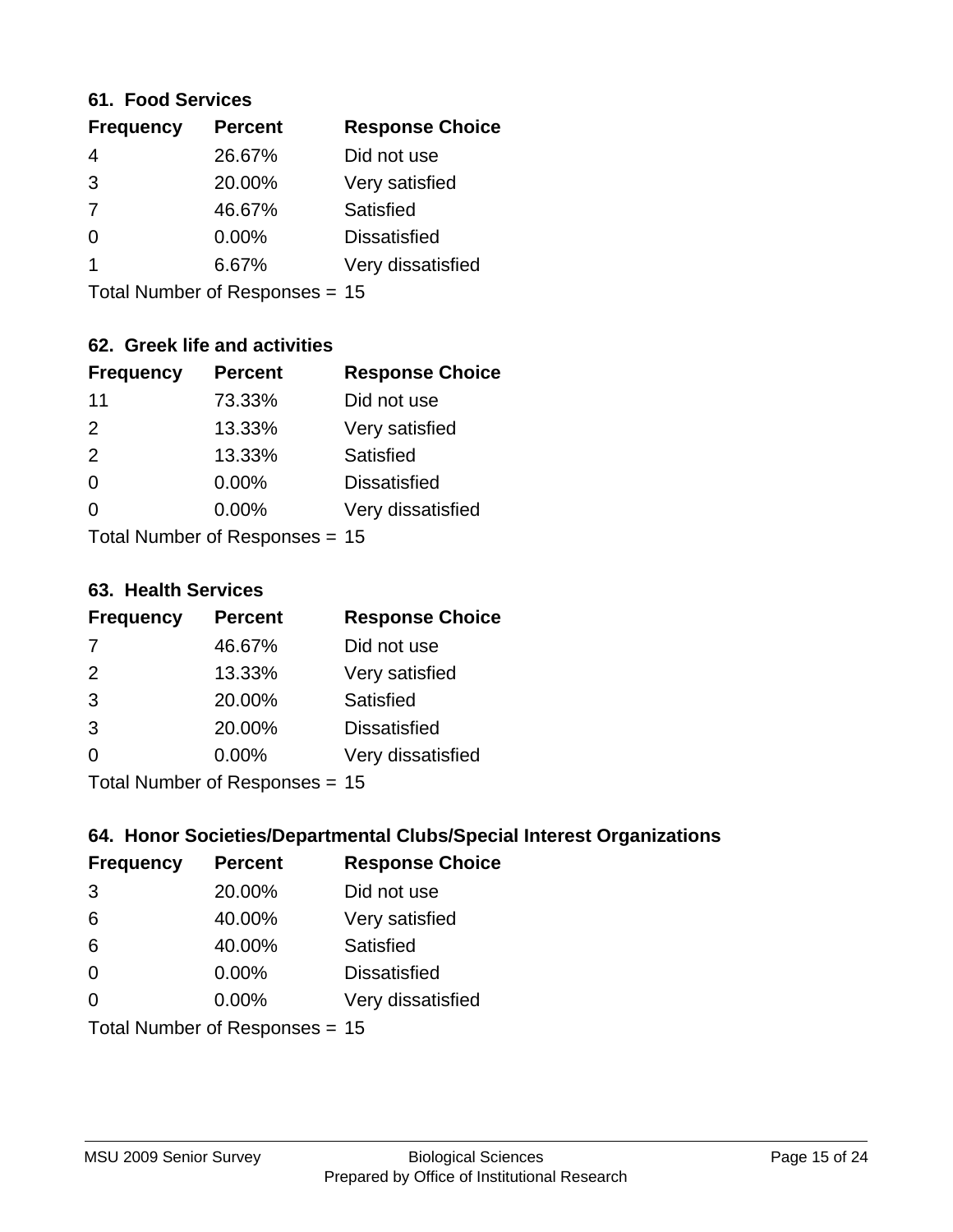#### **65. International Programs and activities**

| <b>Frequency</b> | <b>Percent</b> | <b>Response Choice</b> |
|------------------|----------------|------------------------|
| 13               | 86.67%         | Did not use            |
|                  | 6.67%          | Very satisfied         |
|                  | 6.67%          | Satisfied              |
| 0                | $0.00\%$       | <b>Dissatisfied</b>    |
|                  | $0.00\%$       | Very dissatisfied      |
|                  |                |                        |

Total Number of Responses = 15

### **66. International student support services**

| <b>Frequency</b>          | <b>Percent</b> | <b>Response Choice</b> |
|---------------------------|----------------|------------------------|
| 14                        | 93.33%         | Did not use            |
| 0                         | 0.00%          | Very satisfied         |
| 1                         | 6.67%          | Satisfied              |
| 0                         | 0.00%          | <b>Dissatisfied</b>    |
| ∩                         | 0.00%          | Very dissatisfied      |
| Total Number of Desponses |                |                        |

Total Number of Responses = 15

#### **67. Intramural Sports and Recreation**

| <b>Frequency</b> | <b>Percent</b>                  | <b>Response Choice</b> |
|------------------|---------------------------------|------------------------|
| 2                | 13.33%                          | Did not use            |
| 8                | 53.33%                          | Very satisfied         |
| $\overline{4}$   | 26.67%                          | Satisfied              |
| -1               | 6.67%                           | <b>Dissatisfied</b>    |
| $\Omega$         | 0.00%                           | Very dissatisfied      |
|                  | $Total Number of Denonose = 45$ |                        |

I otal Number of Responses = 15

### **68. Lowry Center/Community College**

| <b>Frequency</b>        | <b>Percent</b>                 | <b>Response Choice</b> |
|-------------------------|--------------------------------|------------------------|
| 12                      | 80.00%                         | Did not use            |
| 2                       | 13.33%                         | Very satisfied         |
| $\overline{\mathbf{1}}$ | 6.67%                          | Satisfied              |
| $\Omega$                | $0.00\%$                       | <b>Dissatisfied</b>    |
| $\Omega$                | 0.00%                          | Very dissatisfied      |
|                         | Total Number of Responses = 15 |                        |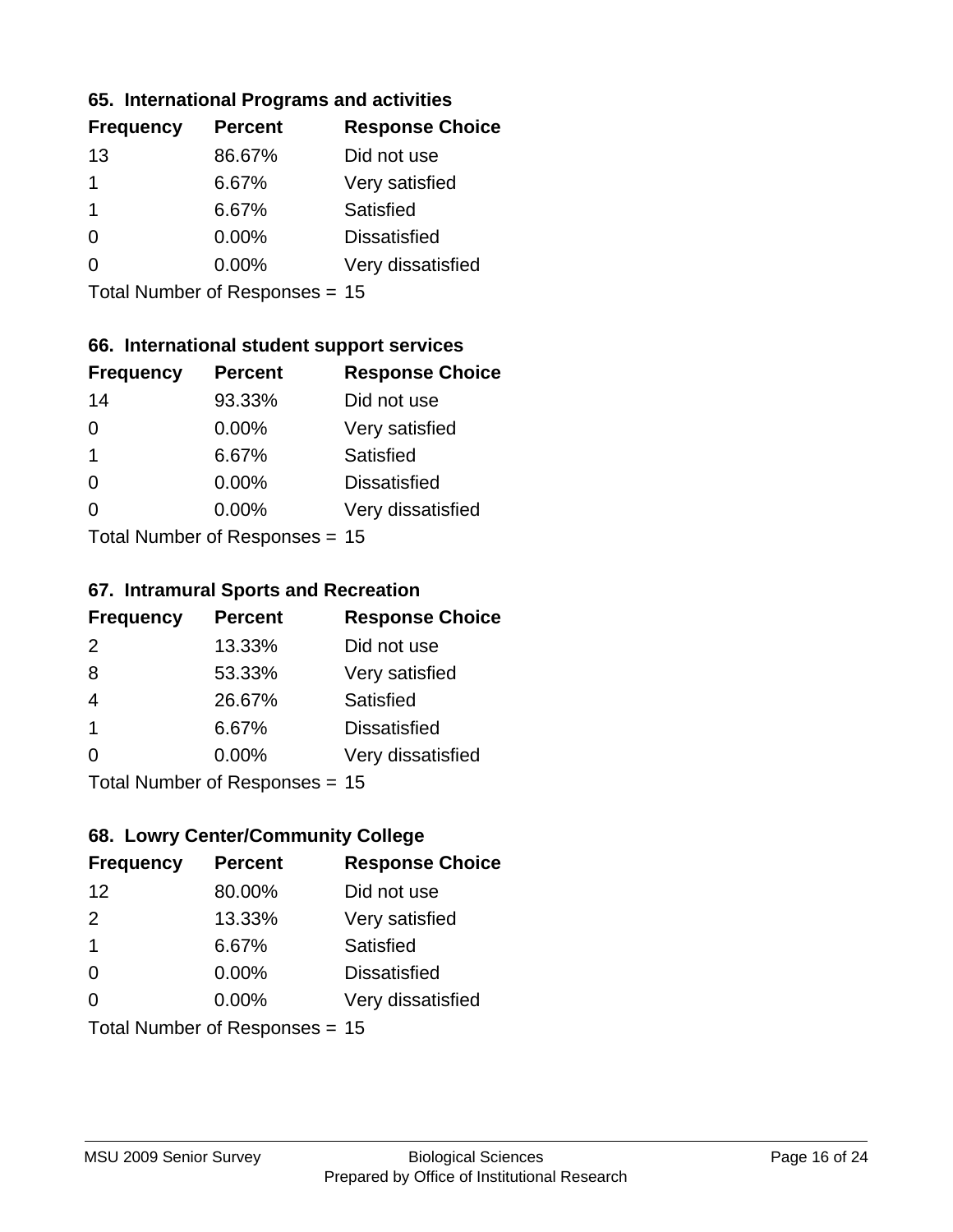### **69. Library**

| <b>Frequency</b> | <b>Percent</b> | <b>Response Choice</b> |
|------------------|----------------|------------------------|
| $\Omega$         | 0.00%          | Did not use            |
| 8                | 53.33%         | Very satisfied         |
| 3                | 20.00%         | Satisfied              |
| 4                | 26.67%         | <b>Dissatisfied</b>    |
| 0                | $0.00\%$       | Very dissatisfied      |
|                  |                |                        |

Total Number of Responses = 15

### **70. MAP Report**

| <b>Frequency</b>               | <b>Percent</b> | <b>Response Choice</b> |
|--------------------------------|----------------|------------------------|
| 1                              | 6.67%          | Did not use            |
| 6                              | 40.00%         | Very satisfied         |
| 5                              | 33.33%         | Satisfied              |
| 3                              | 20.00%         | <b>Dissatisfied</b>    |
| 0                              | $0.00\%$       | Very dissatisfied      |
| Total Number of Responses = 15 |                |                        |

#### **71. MSU Web site**

| <b>Frequency</b> | <b>Percent</b>                   | <b>Response Choice</b> |
|------------------|----------------------------------|------------------------|
| $\Omega$         | 0.00%                            | Did not use            |
| 9                | 60.00%                           | Very satisfied         |
| 5                | 33.33%                           | Satisfied              |
| -1               | 6.67%                            | <b>Dissatisfied</b>    |
| ∩                | 0.00%                            | Very dissatisfied      |
|                  | Total Number of Responses $= 15$ |                        |

### **72. NCAA Sports**

| <b>Frequency</b>               | <b>Percent</b> | <b>Response Choice</b> |
|--------------------------------|----------------|------------------------|
| 3                              | 20.00%         | Did not use            |
| 3                              | 20.00%         | Very satisfied         |
| 9                              | 60.00%         | Satisfied              |
| $\Omega$                       | 0.00%          | <b>Dissatisfied</b>    |
| $\Omega$                       | 0.00%          | Very dissatisfied      |
| Total Number of Responses = 15 |                |                        |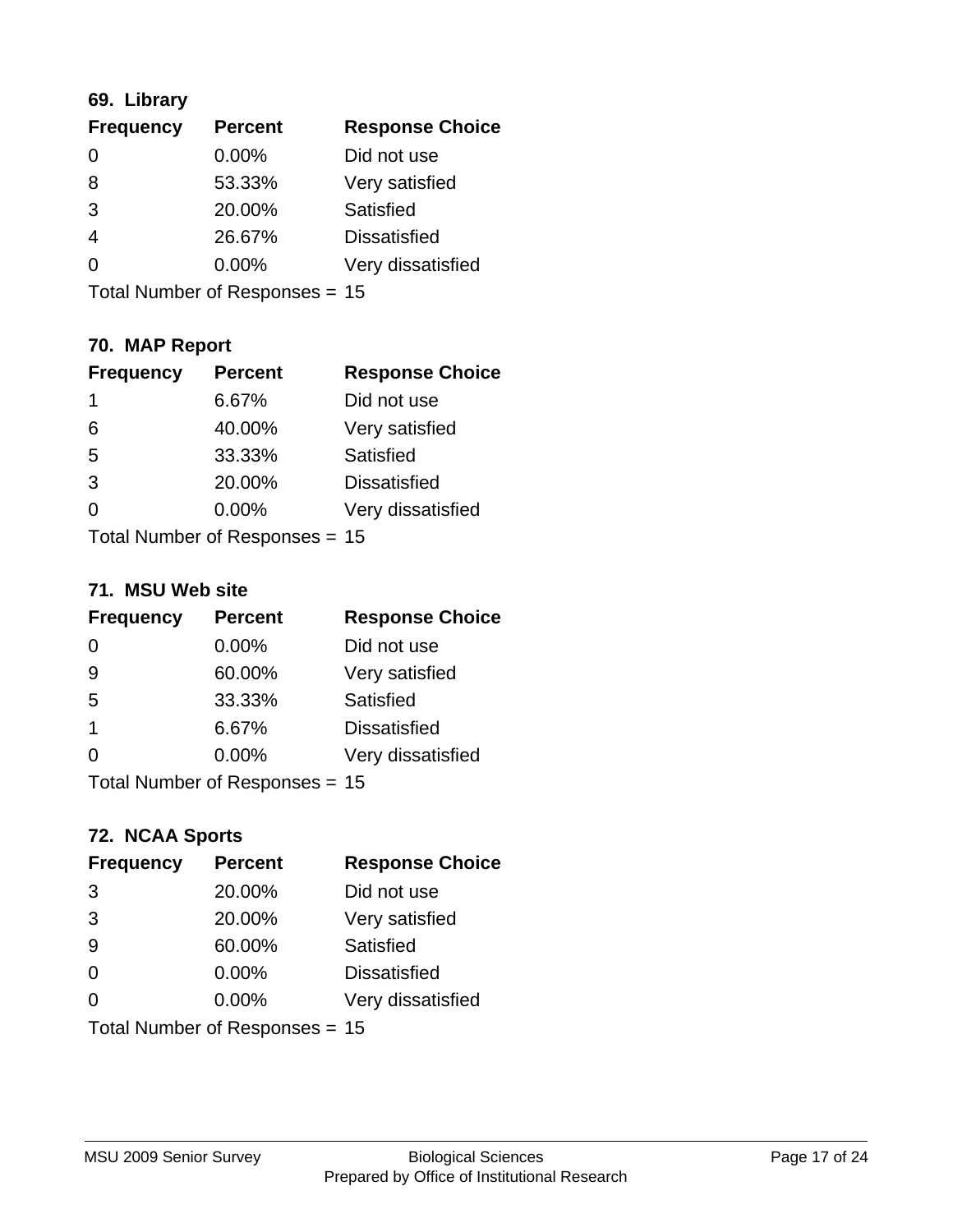#### **73. Online courses that are not e-study**

| <b>Percent</b> | <b>Response Choice</b> |
|----------------|------------------------|
| 73.33%         | Did not use            |
| 13.33%         | Very satisfied         |
| 6.67%          | Satisfied              |
| 6.67%          | <b>Dissatisfied</b>    |
| $0.00\%$       | Very dissatisfied      |
|                |                        |

Total Number of Responses = 15

### **74. Racer Touch Registration**

| <b>Frequency</b> | <b>Percent</b>             | <b>Response Choice</b> |
|------------------|----------------------------|------------------------|
| 1                | 6.67%                      | Did not use            |
| 1                | 6.67%                      | Very satisfied         |
| 7                | 46.67%                     | <b>Satisfied</b>       |
| 3                | 20.00%                     | <b>Dissatisfied</b>    |
| 3                | 20.00%                     | Very dissatisfied      |
|                  | Total Number of Deepersoon |                        |

Total Number of Responses = 15

#### **75. Residential College programming and activities**

| <b>Frequency</b> | <b>Percent</b>                            | <b>Response Choice</b> |
|------------------|-------------------------------------------|------------------------|
| 2                | 13.33%                                    | Did not use            |
| 5                | 33.33%                                    | Very satisfied         |
| 8                | 53.33%                                    | Satisfied              |
| $\Omega$         | 0.00%                                     | <b>Dissatisfied</b>    |
| $\Omega$         | 0.00%                                     | Very dissatisfied      |
|                  | $Total Number of Doepopogog -\frac{1}{2}$ |                        |

Total Number of Responses = 15

### **76. Scholarships/grants/student employment**

| <b>Frequency</b> | <b>Percent</b>                 | <b>Response Choice</b> |
|------------------|--------------------------------|------------------------|
| $\mathbf 1$      | 6.67%                          | Did not use            |
| 5                | 33.33%                         | Very satisfied         |
| 6                | 40.00%                         | Satisfied              |
| 3                | 20.00%                         | <b>Dissatisfied</b>    |
| $\Omega$         | $0.00\%$                       | Very dissatisfied      |
|                  | Total Number of Responses = 15 |                        |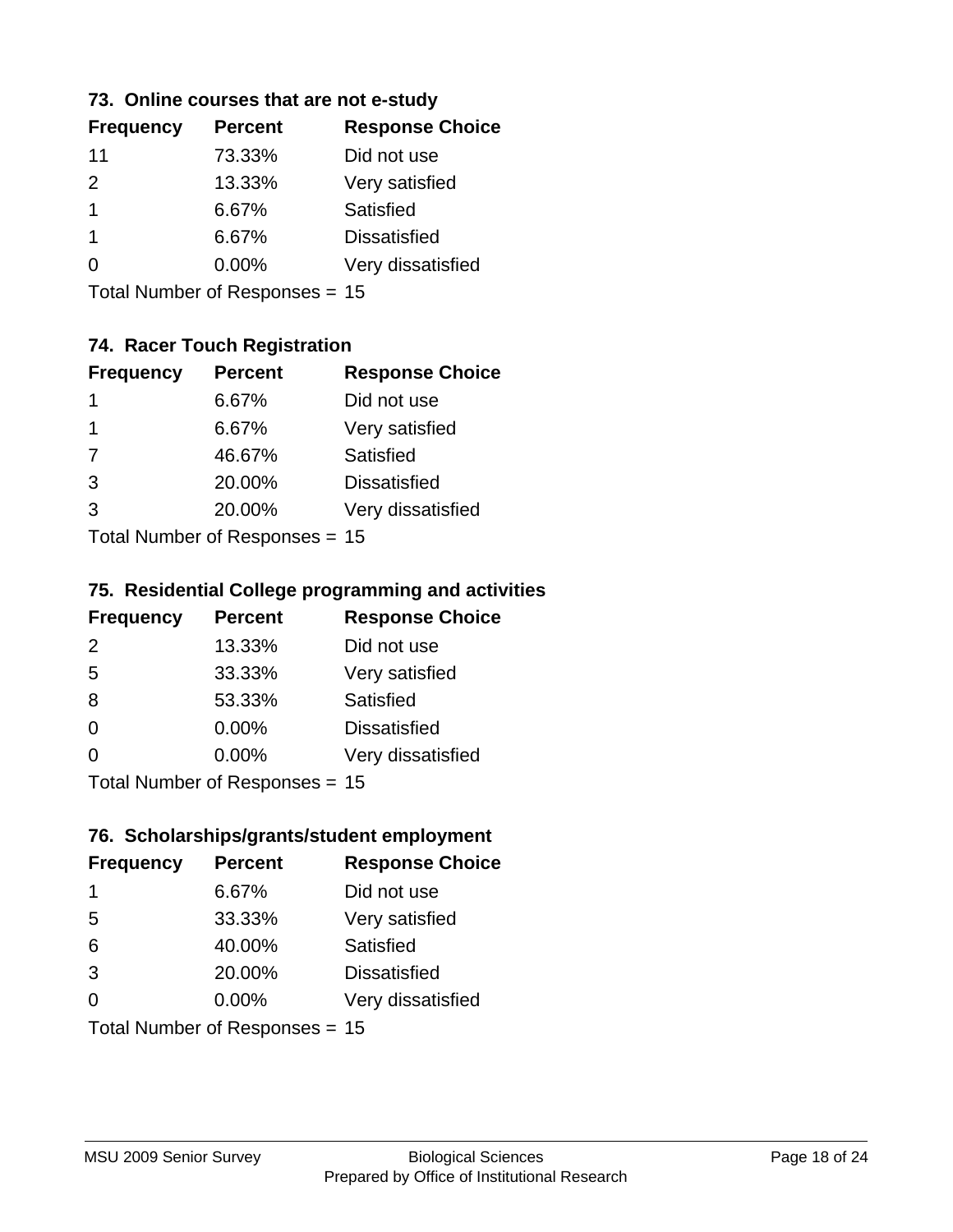#### **77. Security Services**

| <b>Percent</b> | <b>Response Choice</b> |
|----------------|------------------------|
| 53.33%         | Did not use            |
| 26.67%         | Very satisfied         |
| 13.33%         | Satisfied              |
| 6.67%          | <b>Dissatisfied</b>    |
| $0.00\%$       | Very dissatisfied      |
|                |                        |

Total Number of Responses = 15

### **78. Services for non-traditional students**

| <b>Frequency</b>          | <b>Percent</b> | <b>Response Choice</b> |
|---------------------------|----------------|------------------------|
| 14                        | 93.33%         | Did not use            |
| 1                         | 6.67%          | Very satisfied         |
| $\Omega$                  | $0.00\%$       | <b>Satisfied</b>       |
| $\Omega$                  | 0.00%          | <b>Dissatisfied</b>    |
| 0                         | 0.00%          | Very dissatisfied      |
| Total Number of Desponses |                |                        |

Total Number of Responses = 15

#### **79. Student Support Services (Trio)**

| <b>Frequency</b>          | <b>Percent</b> | <b>Response Choice</b> |
|---------------------------|----------------|------------------------|
| 13                        | 86.67%         | Did not use            |
| 2                         | 13.33%         | Very satisfied         |
| $\Omega$                  | $0.00\%$       | Satisfied              |
| $\Omega$                  | $0.00\%$       | <b>Dissatisfied</b>    |
| 0                         | 0.00%          | Very dissatisfied      |
| Total Number of Desponses |                |                        |

Total Number of Responses = 15

### **80. Student PIN System**

| <b>Frequency</b>        | <b>Percent</b>                 | <b>Response Choice</b> |
|-------------------------|--------------------------------|------------------------|
| 0                       | 0.00%                          | Did not use            |
| 6                       | 40.00%                         | Very satisfied         |
| 8                       | 53.33%                         | Satisfied              |
| $\Omega$                | 0.00%                          | <b>Dissatisfied</b>    |
| $\overline{\mathbf{1}}$ | 6.67%                          | Very dissatisfied      |
|                         | Total Number of Responses = 15 |                        |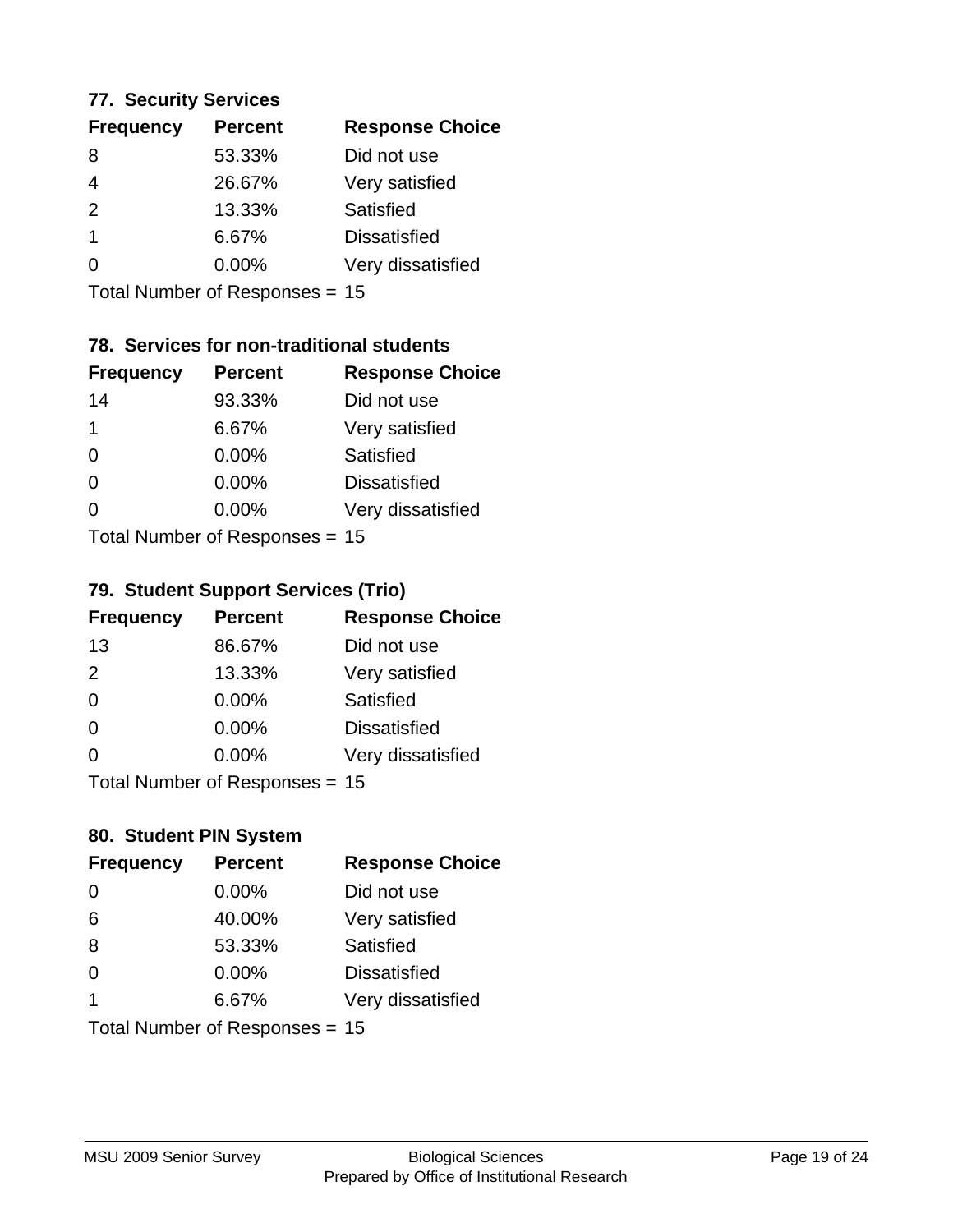### **81. Student Records/Transcript Services**

| <b>Frequency</b> | <b>Percent</b> | <b>Response Choice</b> |
|------------------|----------------|------------------------|
| 4                | 26.67%         | Did not use            |
| 5                | 33.33%         | Very satisfied         |
| 4                | 26.67%         | Satisfied              |
| $\mathcal{P}$    | 13.33%         | <b>Dissatisfied</b>    |
| ∩                | $0.00\%$       | Very dissatisfied      |
|                  |                |                        |

Total Number of Responses = 15

### **82. Computer and Internet access for study and research needs**

| <b>Frequency</b> | <b>Percent</b>             | <b>Response Choice</b> |
|------------------|----------------------------|------------------------|
| 4                | 26.67%                     | Did not use            |
| 4                | 26.67%                     | Very satisfied         |
| 7                | 46.67%                     | Satisfied              |
| $\Omega$         | 0.00%                      | <b>Dissatisfied</b>    |
| $\Omega$         | 0.00%                      | Very dissatisfied      |
|                  | Tatal Number of Desperance |                        |

Total Number of Responses = 15

#### **83. Women's Center**

| <b>Frequency</b> | <b>Percent</b>            | <b>Response Choice</b> |
|------------------|---------------------------|------------------------|
| 12               | 80.00%                    | Did not use            |
| $\mathbf 1$      | 6.67%                     | Very satisfied         |
| $\Omega$         | 0.00%                     | Satisfied              |
| 2                | 13.33%                    | <b>Dissatisfied</b>    |
| $\Omega$         | 0.00%                     | Very dissatisfied      |
|                  | Total Number of Deepersee |                        |

Total Number of Responses = 15

### **84. To what extent did you participate in Residential College activities?**

| <b>Frequency</b> | <b>Percent</b> | <b>Response Choice</b> |
|------------------|----------------|------------------------|
| 3                | 20.00%         | Did not participate    |
| $\mathcal{P}$    | 13.33%         | Frequently             |
| 8                | 53.33%         | Occasionally           |
| $\mathcal{P}$    | 13.33%         | Seldom                 |
|                  |                |                        |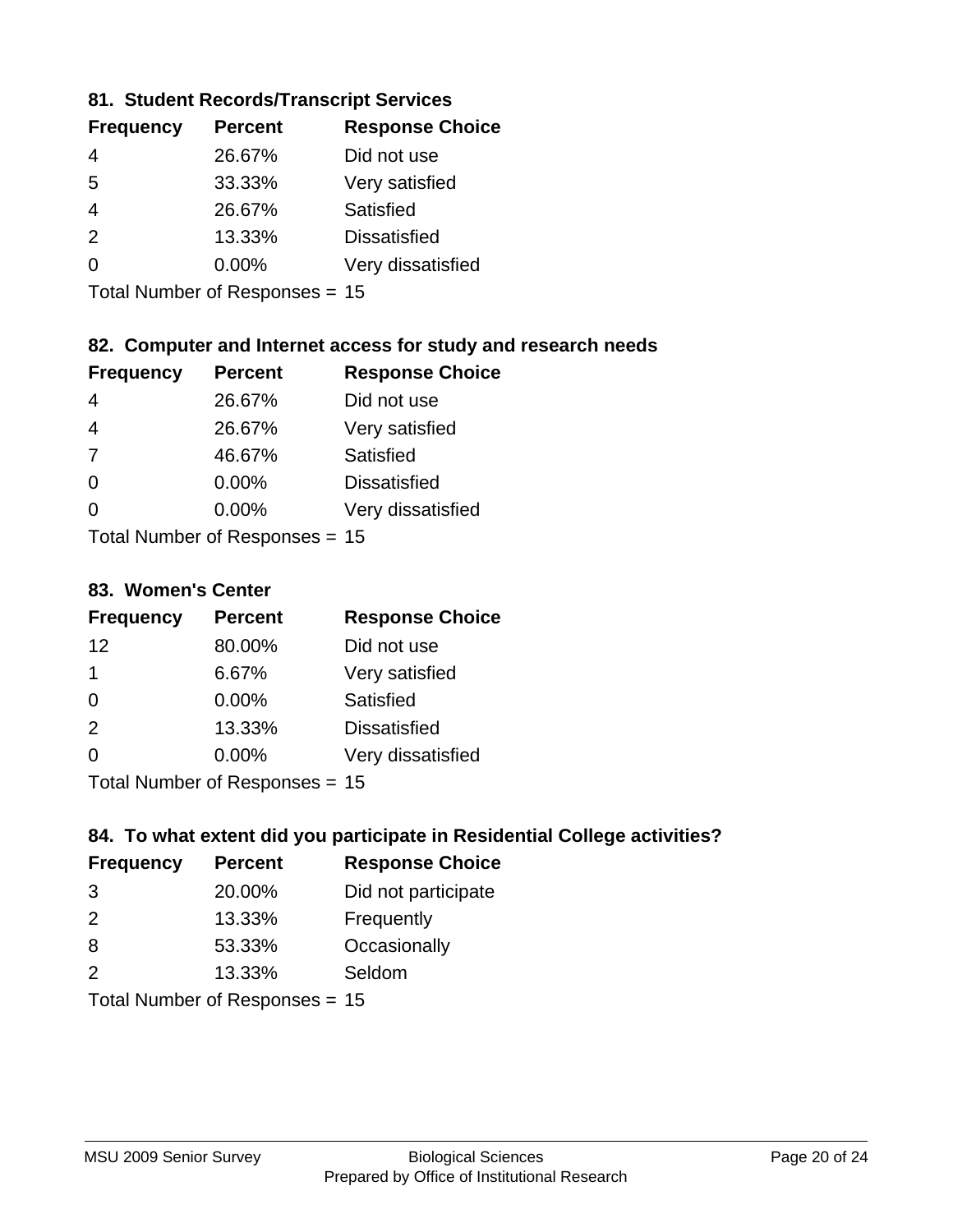| <b>Frequency</b> | <b>Percent</b> | <b>Response Choice</b>                 |
|------------------|----------------|----------------------------------------|
| 2                | 13.33%         | Not familiar with Residential Colleges |
| 6                | 40.00%         | Very positive                          |
| 7                | 46.67%         | <b>Positive</b>                        |
| $\overline{0}$   | $0.00\%$       | <b>Negative</b>                        |
| $\overline{0}$   | $0.00\%$       | Very negative                          |
|                  |                |                                        |

### **85. Which phrase best describes your opinion of Residential Colleges?**

Total Number of Responses = 15

#### **Questions 86-95**

**University Graduate." Please indicate how effective your MSU experience was in The University has formulated ten desired "Characteristics of the Murray State enhancing your abilities in each area.**

**86. Engage in mature, independent and creative thought and express that thought effectively in oral and written communication;**

| <b>Percent</b> | <b>Response Choice</b> |
|----------------|------------------------|
| 26.67%         | Very effective         |
| 73.33%         | Effective              |
| 0.00%          | Ineffective            |
| $0.00\%$       | Very ineffective       |
|                |                        |

Total Number of Responses = 15

**87. Understand and apply the critical and scientific methodologies that** 

**academic disciplines employ to discover knowledge and ascertain its validity;**

| <b>Frequency</b>           | <b>Percent</b> | <b>Response Choice</b> |
|----------------------------|----------------|------------------------|
| 5                          | 33.33%         | Very effective         |
| 10                         | 66.67%         | Effective              |
| $\Omega$                   | 0.00%          | Ineffective            |
| $\Omega$                   | 0.00%          | Very ineffective       |
| Tatal Manakan af Dagmanage |                |                        |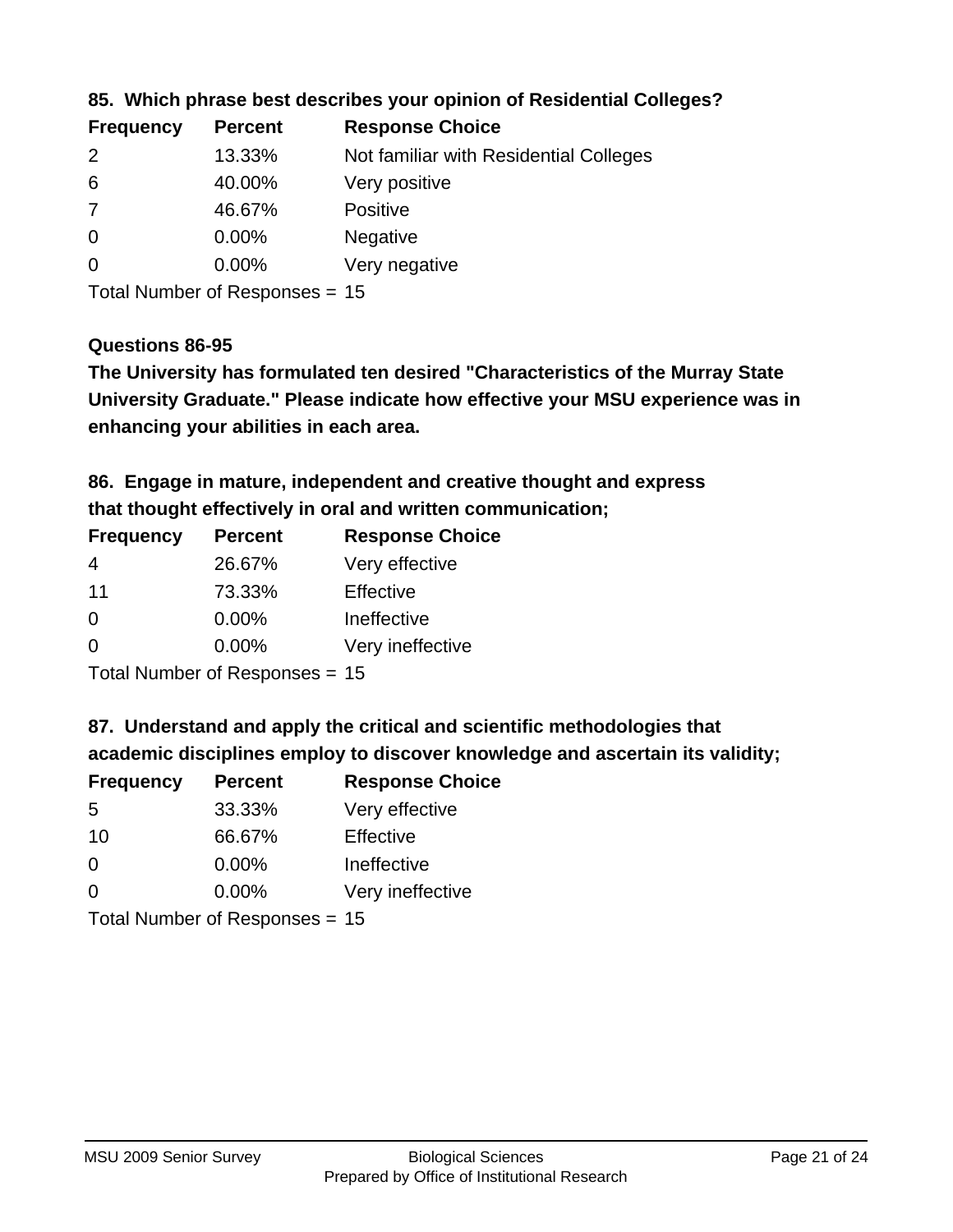### **88. Apply sound standards of information gathering, analysis and evaluation to reach logical decisions;**

| <b>Frequency</b> | <b>Percent</b> | <b>Response Choice</b> |
|------------------|----------------|------------------------|
| 5                | 33.33%         | Very effective         |
| 10               | 66.67%         | Effective              |
| $\Omega$         | 0.00%          | Ineffective            |
| $\Omega$         | 0.00%          | Very ineffective       |
|                  |                |                        |

Total Number of Responses = 15

### **89. Understand the roles and applications of science and technology in the solution of the problems of a changing world;**

| <b>Frequency</b> | <b>Percent</b>               | <b>Response Choice</b> |
|------------------|------------------------------|------------------------|
| 5                | 33.33%                       | Very effective         |
| 10               | 66.67%                       | Effective              |
| $\Omega$         | 0.00%                        | Ineffective            |
| $\Omega$         | 0.00%                        | Very ineffective       |
|                  | $\tau$ . The state of $\sim$ |                        |

Total Number of Responses = 15

# **90. Demonstrate a critical understanding of the world's historical, literary, philosophical, and artistic traditions;**

| <b>Frequency</b> | <b>Percent</b>                                                                                                  | <b>Response Choice</b> |
|------------------|-----------------------------------------------------------------------------------------------------------------|------------------------|
| $\mathcal{P}$    | 13.33%                                                                                                          | Very effective         |
| 12               | 80.00%                                                                                                          | Effective              |
| $\mathbf 1$      | 6.67%                                                                                                           | Ineffective            |
| $\Omega$         | 0.00%                                                                                                           | Very ineffective       |
|                  | The Little and the Little Communication of the Communication of the Communication of the Communication of the U |                        |

Total Number of Responses = 15

# **91. Understand the dynamics of cultural diversity, of competing economic and political systems, and of complex moral and ethical issues;**

| <b>Frequency</b>               | <b>Percent</b> | <b>Response Choice</b> |
|--------------------------------|----------------|------------------------|
| 2                              | 13.33%         | Very effective         |
| 12                             | 80.00%         | Effective              |
| $\overline{1}$                 | 6.67%          | Ineffective            |
| $\Omega$                       | 0.00%          | Very ineffective       |
| Total Number of Responses = 15 |                |                        |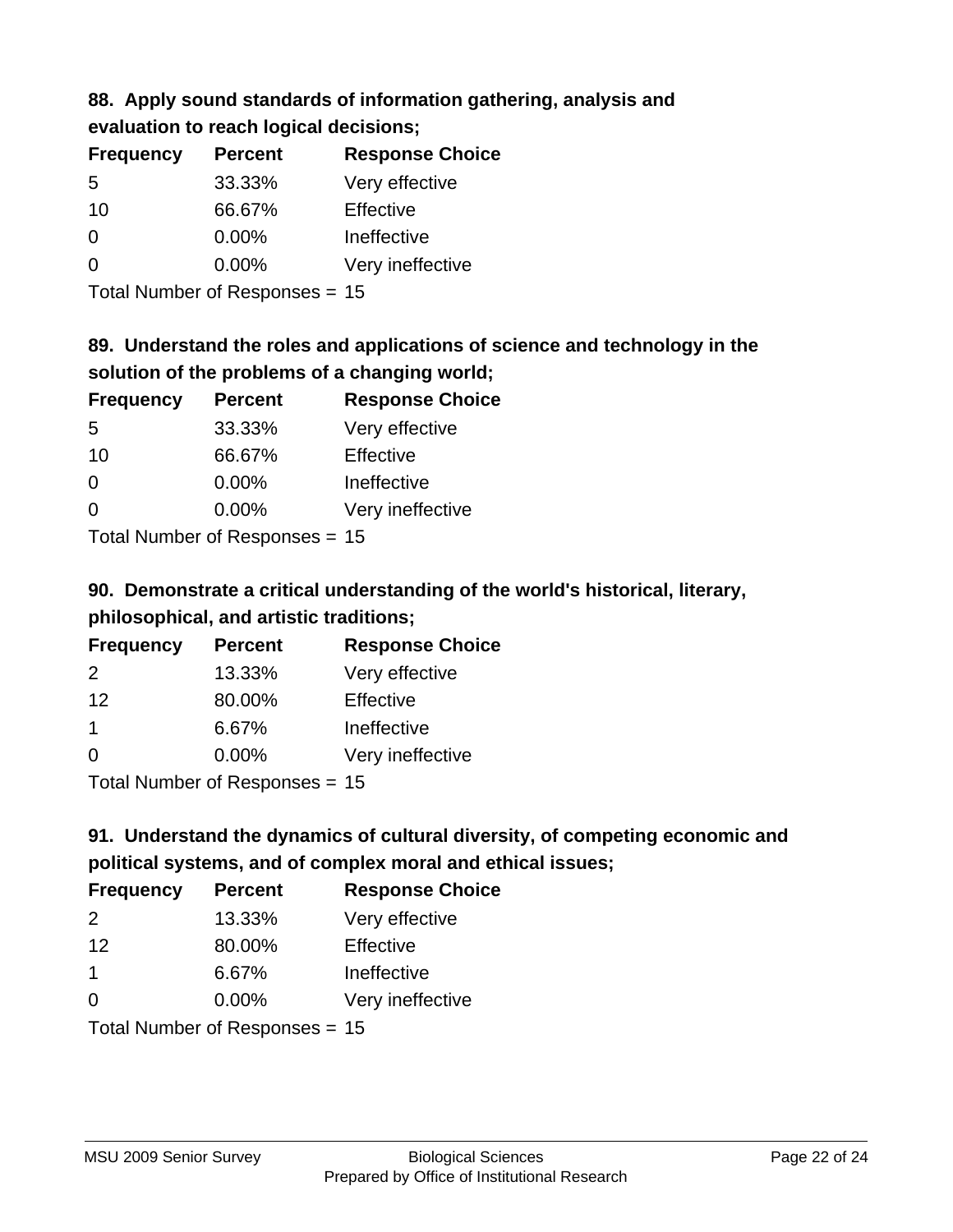### **92. Understand the nature of and engage in ethical behavior and**

**responsible citizenship;**

| <b>Frequency</b> | <b>Percent</b> | <b>Response Choice</b> |
|------------------|----------------|------------------------|
| 4                | 26.67%         | Very effective         |
| 10               | 66.67%         | Effective              |
|                  | 6.67%          | Ineffective            |
| $\Omega$         | $0.00\%$       | Very ineffective       |
|                  |                |                        |

Total Number of Responses = 15

# **93. Understand the importance of the behaviors necessary to maintain a healthy lifestyle;**

| <b>Frequency</b>            | <b>Percent</b> | <b>Response Choice</b> |
|-----------------------------|----------------|------------------------|
| 4                           | 26.67%         | Very effective         |
| 10                          | 66.67%         | Effective              |
| 1                           | 6.67%          | Ineffective            |
| $\Omega$                    | 0.00%          | Very ineffective       |
| Tatal Massakan af Dagmannar |                |                        |

Total Number of Responses = 15

### **94. Demonstrate mastery of a chosen field of study; and**

| <b>Frequency</b> | <b>Percent</b> | <b>Response Choice</b> |
|------------------|----------------|------------------------|
| 4                | 26.67%         | Very effective         |
| 11               | 73.33%         | Effective              |
| $\Omega$         | 0.00%          | Ineffective            |
| ∩                | 0.00%          | Very ineffective       |
|                  |                |                        |

Total Number of Responses = 15

### **95. Value intellectual pursuit and continuous learning in a changing world.**

| <b>Frequency</b>            | <b>Percent</b> | <b>Response Choice</b> |
|-----------------------------|----------------|------------------------|
| -5                          | 33.33%         | Very effective         |
| 10                          | 66.67%         | Effective              |
| $\Omega$                    | 0.00%          | Ineffective            |
| $\Omega$                    | 0.00%          | Very ineffective       |
| Tatal Massakan af Dannannan |                |                        |